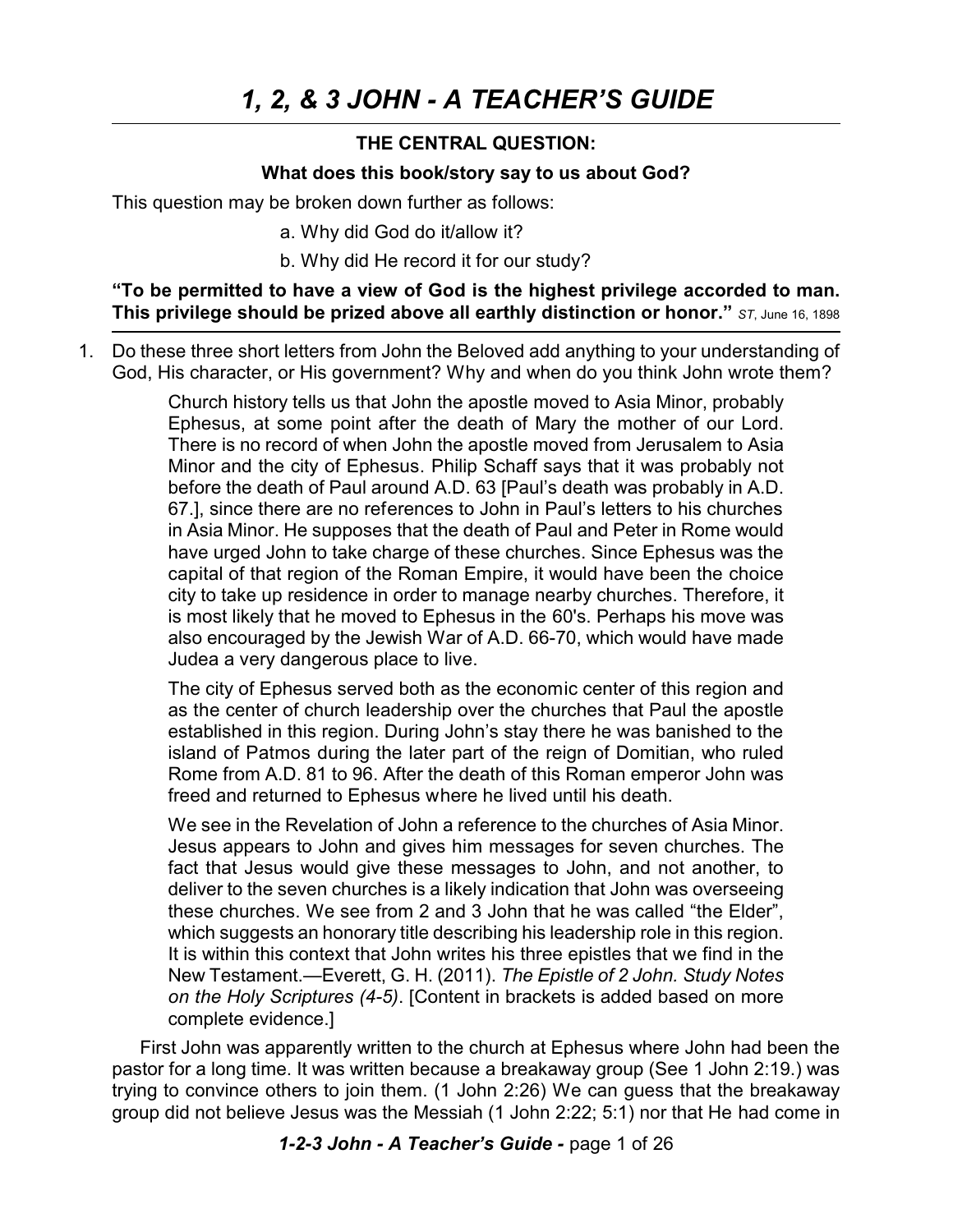the flesh. (1 John 4:2) They felt no need of the mediatorial services of Jesus since they claimed to have direct knowledge of and fellowship with God. (1 John 1:6; 2:4) Practical Christian living, morality, and love were not as important to those in the breakaway group as visions and spiritual revelations. (1 John 4:1-4)

The First Letter of John has two main purposes: to encourage its readers to live in fellowship with God and with his Son, Jesus Christ, and to warn them against following false teaching that would destroy this fellowship. **This teaching was based on the belief that evil results from contact with the physical world, and so Jesus, the Son of God, could not really have been a human being.** Those teachers claimed that to be saved was to be set free from concern with life in this world; and **they also taught that salvation had nothing to do with matters of morality or of love for others.**

In opposition to this teaching the writer clearly states that Jesus Christ was a real human being, and he emphasizes that all who believe in Jesus and love God must also love one another. (*Good News Bible* - Introduction to 1 John)

Early Christian tradition identified this work as a letter of John the apostle. The terminology and the presence or absence of certain theological ideas in 1 John suggest that **it was written after the gospel**; it may have been composed as **a short treatise on ideas** that were developed more fully in the fourth gospel. To others, the evidence suggests that 1 John was written after the fourth gospel as part of **a debate on the proper interpretation of that gospel**. Whatever its relation to the gospel, 1 John may be dated toward the end of the first century. Unlike 2 and 3 John, it lacks in form the salutation and epistolary conclusion of a letter. These features, its prologue, and its emphasis on doctrinal teaching make it more akin to **a theological treatise** than to most other New Testament letters.

The purpose of the letter is to combat certain false ideas, especially about Jesus, and to deepen the spiritual and social awareness of the Christian community (1John 3:17). Some former members (1John 2:19) of the community refused to acknowledge Jesus as the Christ (1John 2:22) and denied that he was a true man (1John 4:2). The specific heresy described in this letter cannot be identified exactly, but it is a form of **docetism or gnosticism; the former doctrine denied the humanity of Christ to insure that his divinity was untainted, and the latter viewed the appearance of Christ as a mere stepping-stone to higher knowledge of God**. These theological errors are rejected by an appeal to the reality and continuity of the apostolic witness to Jesus. **The author affirms that authentic Christian love, ethics, and faith take place only within the historical revelation and sacrifice of Jesus Christ. The fullness of Christian life as fellowship with the Father must be based on true belief and result in charitable living; knowledge of God and love for one another are inseparable, and error in one area inevitably affects the other.** Although the author recognizes that Christian doctrine presents intangible mysteries of faith about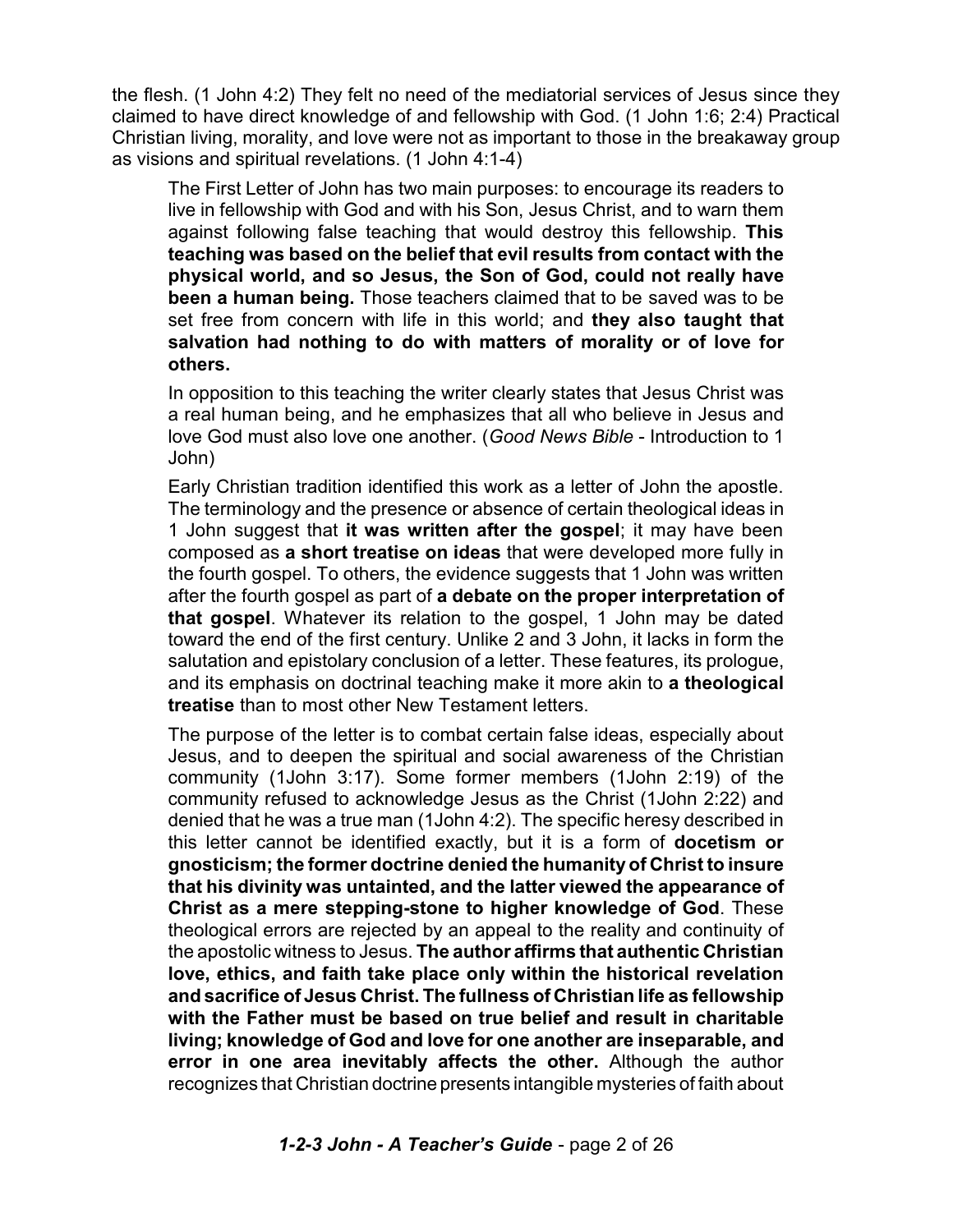Christ, he insists that the concrete Christian life brings to light the deeper realities of the gospel.

The structure and language of the letter are straightforward yet repetitious. The author sets forth the striking contrasts between light and darkness, Christians and the world, and truth and error to illustrate the threats and responsibilities of Christian life. **The result is not one of theological argument but one of intense religious conviction expressed in simple truths. The letter is of particular value for its declaration of the humanity and divinity of Christ as an apostolic teaching and for its development of the intrinsic connection between Christian moral conduct and Christian doctrine.** (*The New American Bible* - Introduction to 1 John)

Though this epistle does not state the name of its author, solid evidence suggests that it was written by John, the son of Zebedee and the brother of James (cf. Mark 1:19,20). Strong similarities between this letter and the Gospel of John substantiate the testimony of many early church fathers—e.g., Papias, Polycarp, and Irenaeus—that both works are the products of John, the apostle of Jesus.

The varied themes contained in this brief epistle support the view that 1 John was **a pastoral letter** designed to accomplish a number of tasks in the assemblies in which it would be read. The more prominent themes are these:

**(1)** The Gnostic movement, which developed fully in the second century, was already in its beginning stage. The entrance of Platonic philosophy into Christian thought was responsible in part for the existence of a small but vocal minority who claimed a special "knowledge" (*gnosis*, Gk.) which other believers did not possess. This knowledge centered around the concept of **the essential goodness of spirit and the inherent evil of all matter**. Naturally if all matter were evil, then Gnosticism would have a problem with the incarnation of Jesus—i.e., with the idea that God took upon Himself an actual body. Two methods were introduced to avoid this problem. First, the **Docetic Gnostics** (*dokeo*, Gk., meaning "to appear") argued that Jesus only appeared to have a body. In reality He was an apparition, a phantom. To this theory 1 John is addressed. The initial verses stress the full humanity of Jesus. The second theory is sometimes called **Cerinthian Gnosticism** after its chief spokesman, Cerinthus of Ephesus, a persistent opponent of John the apostle. **Cerinthus believed that the divine Christ came upon the human Jesus at His baptism but left Him prior to the crucifixion**. **The Gospel of John was written to affirm the eternality and preexistence of the Christ who became flesh. Thus, while John's Gospel presents the deity of Christ, his first epistle emphasizes Jesus' full humanity.**

**(2)** A second important theme in 1 John is the assurance of salvation. Phrases emphasizing Christian certainty occur five times in this short epistle and stress the believer's position in Christ.

**(3)** A third prominent theme is love. The word appears in the epistle more than thirty-five times.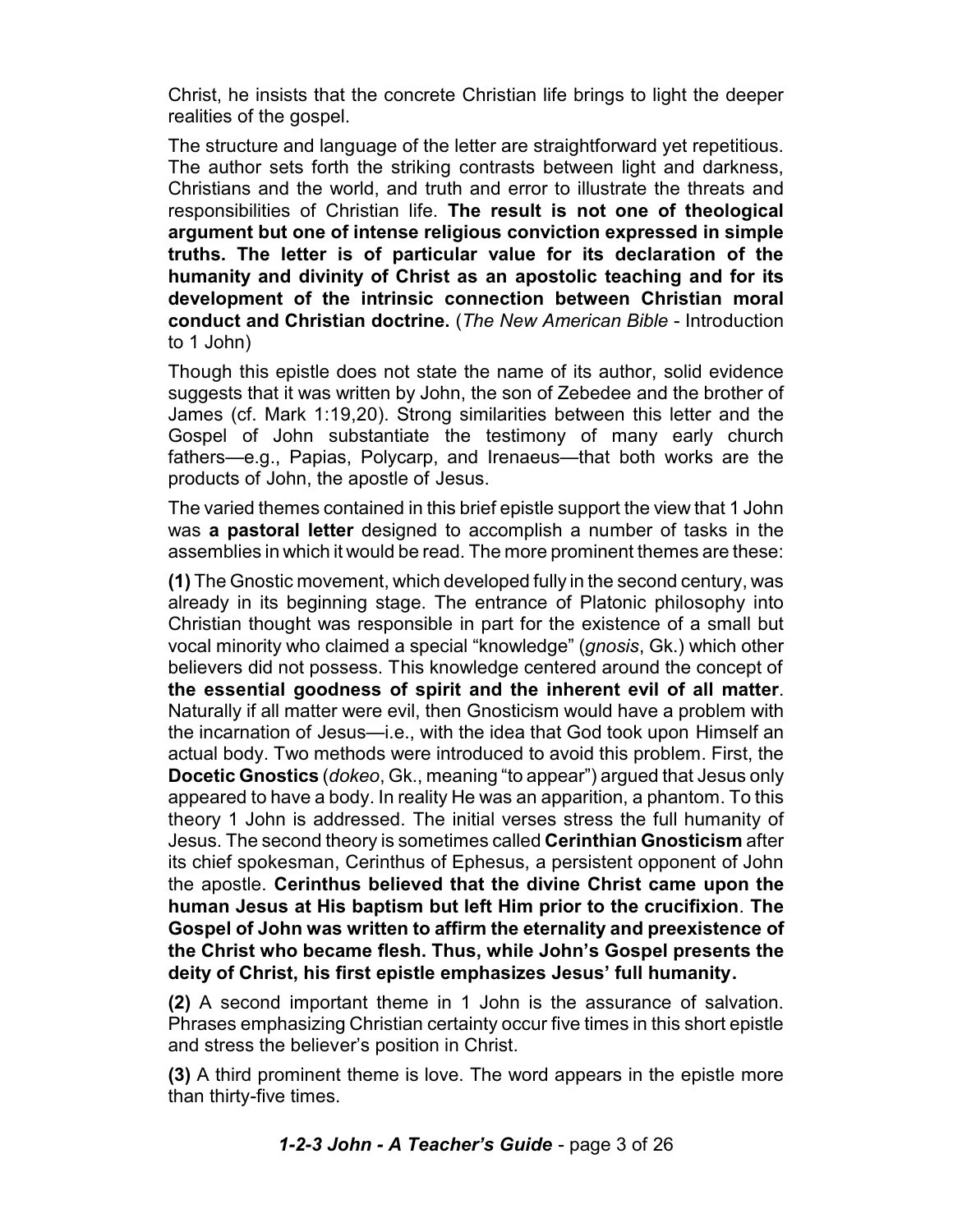**(4)** A fourth theme is that of proper Christian behavior. The Gnostic philosophy not only had a problem with the body of Jesus but also encountered **an ethical difficulty with the existence of the human body.** Again two views developed. The first of these, **asceticism**, was **an attempt to subject the evil, material body to the good spirit by rigorous denial and limitations forced on the body**. The second position, **antinomianism**, **viewed the body as hopelessly evil. One had only to be certain that the spiritual aspect of his being was sanctified. In that view, the body's activities were not important. This attitude gave rise to unbridled license**. John's epistle is a ringing indictment against both propositions, particularly antinomianism. (*Believer's Study Bible* - Intro to 1 John)

**First John is distinctive in its emphasis on assurance of salvation.** This stress is seen by the numerous references to what the believer *knows:* 1 John 2:3,5,29; 3:14,16,19,24; 4:13,16; 5:15,18-20. Further, John often speaks in terms of polarities or contrasting elements: light and darkness, love and hate, God's Spirit and the spirit of Antichrist, God's children and the children of the Devil. (*KJV Study Bible*)

Gnosticism was a problem that threatened the church in Asia Minor during the second century A.D. Gnosticism was a teaching that blended Eastern mysticism with Greek dualism (which claimed that the spirit is completely good, but matter is completely evil). This teaching was present in the church in a seminal form during the latter years of the first century. By the middle of the second century it had become a fully developed theological system, which included Gnostic gospels and epistles. John recognized the danger of Gnosticism and wrote to counteract its influence before it could sweep through the churches of Asia Minor. Based on the concept that matter is evil and spirit is good, **some Gnostics concluded that if God was truly good He could not have created the material universe. Therefore, some lesser god had to have created it. According to them, the God of the Old Testament was this lesser god. The dualistic views of Gnosticism were also reflected in the prevalent belief that Jesus did not have a physical body. This teaching, called Docetism, claimed that Jesus onlyappeared to have a human body and never actually suffered pain and death on the Cross.**

Another heresy that John addressed in this letter and personally confronted at Ephesus was **Cerinthianism**. This heresy taught that Jesus was just a man upon whom the "Christ" descended at His baptism, that the Christ then departed from Jesus just before His crucifixion, and that thus the spiritual Christ did not really suffer and die for humanity's sins on the Cross, but only appeared to.

There are several indications that John was addressing these heresies in this epistle. Note the use of expressions like "which we have looked upon, and our hands have handled" (1 John 1:1); "every spirit that confesses that Jesus Christ has come in the flesh is of God" (1 John 4:2); and "He who came by water and blood" (1 John 5:6). All of these phrases use explicit and vivid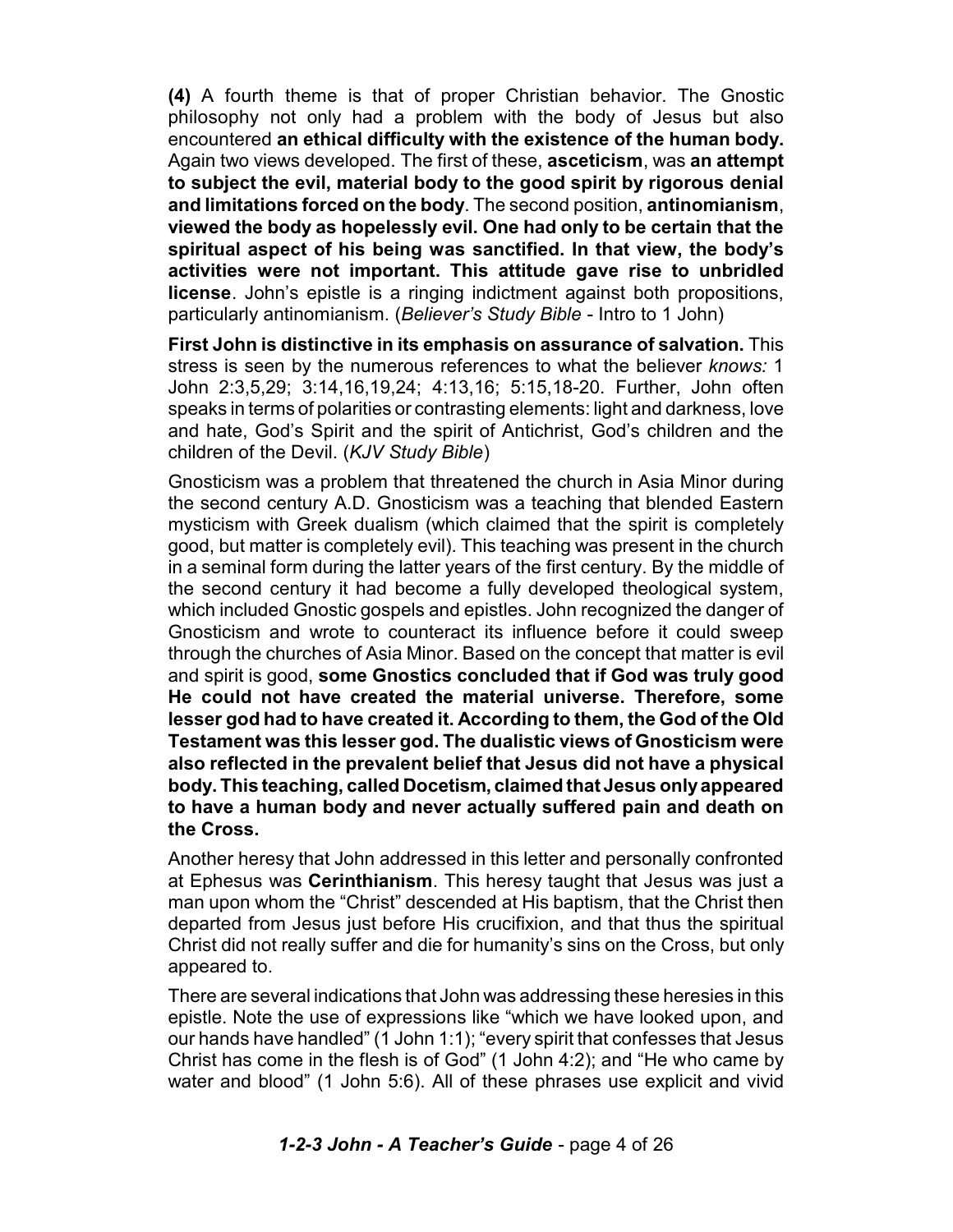language to describe the Incarnation, the truth that Jesus is both completely God and completely human. (*Nelson's Study Bible* - Intro to 1 John)

Several considerations indicate that 1 John was written after the Gospel of John. **First**, it refers very briefly to ideas that the Gospel unfolds much more clearly and fully. Apparently the readers are presumed to have knowledge of the Gospel. **Second,** the conflict with docetism is absent from the Gospel and appears to be a later development. **Third,** there is no hint in 1 John of the ideological conflict with "the Jews" that pervades the first half of the Gospel. The Gospel shows the Christian community painfully distinguishing itself from the Jewish people, while 1 John reflects a later time, when Christian self-identification was well-established and could be presupposed.

Another indication for the date of 1 John comes from comparison with the letters of Ignatius (about A.D. 110) and Polycarp. These writings criticize false teachings similar to but more developed than those addressed in 1 John. To accommodate this development, 1 John should be dated some years earlier than 110. (*Geneva Study Bible - Intro to 1 John*)

The heresy was a forerunner of second-century Gnosticism, which taught that matter is essentially evil and spirit is essentially good. This dualistic viewpoint caused the false teachers to deny the Incarnation of Christ and, hence, the Resurrection. **The true God, they taught, could never indwell a material body of flesh and blood**. Therefore, the human body that Jesus supposedly possessed was not real, but merely apparent. John wrote vigorously against this error (see 1 John 2:22,23; 4:3).

They also taught that since the evil human body was merely an envelope for the spirit within, and since nothing the body could do could affect the inner spirit, ethical distinctions ceased to be relevant. Hence, they had no sin. John answered this error with indignation (see 1 John 2:4, 6, 15-17; 3:3, 7, 9, 10; 5:18).

"Gnosticism" is a word derived from the Greek *gnosis,* meaning "knowledge." Gnostics later taught salvation by mental enlightenment, which came only to elite spiritual initiates, not to the ordinary rank and file of Christians. Hence, **they substituted intellectual pursuits for faith and exalted speculation above the basic tenets of the gospel.** John again reacted strenuously (see 1 John 2:20,27), declaring that there is no private revelation reserved for a few intellectuals, and that the whole body of believers possesses the apostolic teaching.

John's purpose in writing, then, was to expose the heresy of the false teachers and to confirm the faith of the true believers. (*Spirit-Filled Life Study Bible* - Intro to 1 John)

Nine times in 1 John the writer addresses his readers as his "little children" and nine times among the three letters as "beloved." Likewise, he refers to himself as "the elder" (2 John 1, 3 John 1). His writing style is reflective and loosely structured, and he uses some of the simplest Greek in the New Testament.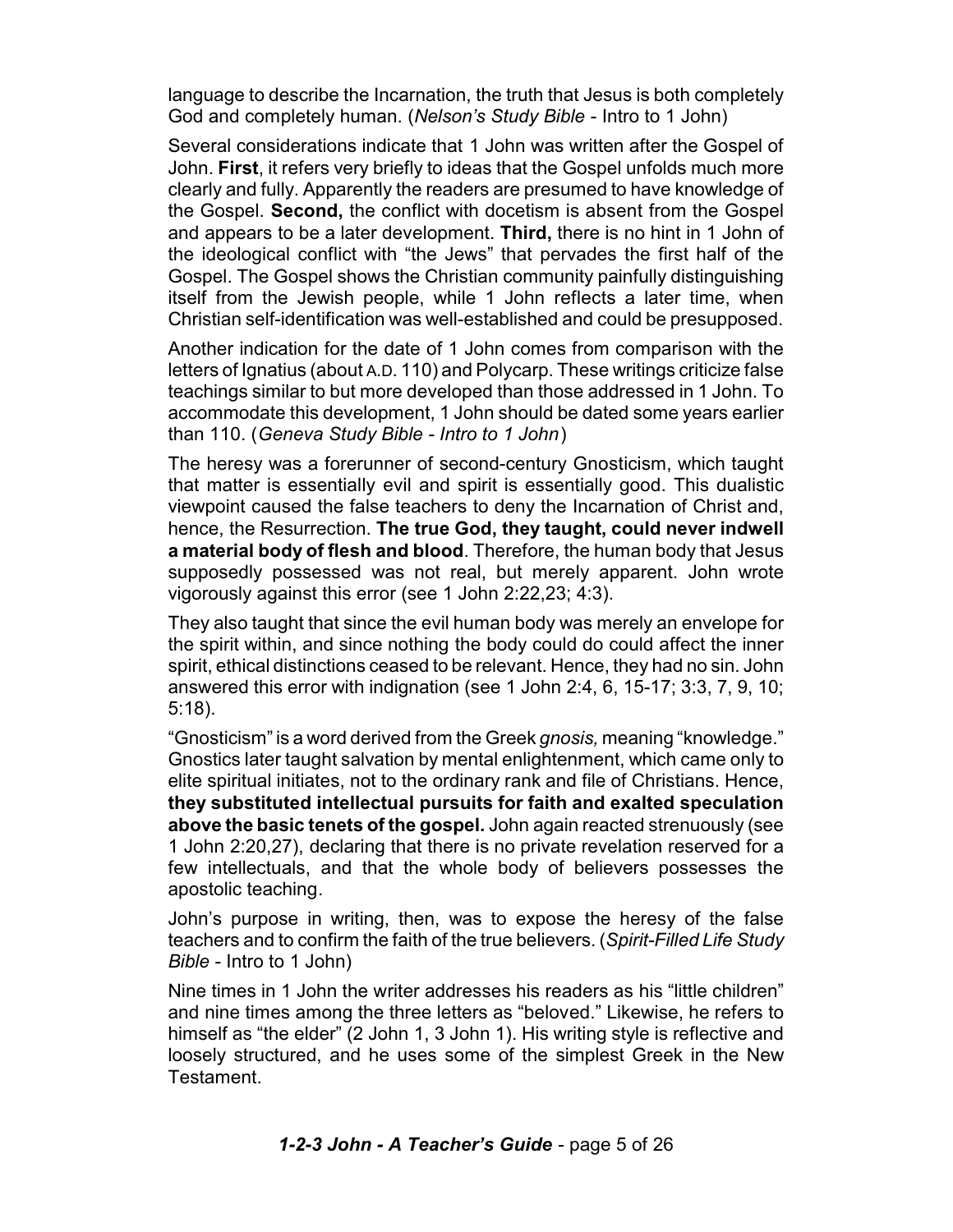One of the most notable features of 1 John in particular is the way in which **the writer presents his material in formulaic expressions (for example 1 John 2:12-14; 5:6-8). These may be the beginnings of creedal statements and catechisms that package truth in a memorable way so as to lock it into the reader's thinking.** (*Word-in-Life Study Bible* - Intro to 1 John)

**John, Epistles of.** Three epistles traditionally attributed to the apostle John, belonging to the 7 "general" or "catholic" epistles. 1 John is properly called a "general" epistle in view of the fact that it is not addressed to a specific church or individual. Strictly speaking, 2 John and 3 John are not "general" epistles, but private letters to individual members of the churches which John had served as pastor. In the earliest extant Greek manuscripts the titles of the 3 epistles are simply *Ioannou A*, "of John 1," *Ioannou B,* "of John 2," and *Ioannou G*, "of John 3." The author does not identify himself in any of these epistles, but Johannine authorship is attested from earliest times, and the epistles are quoted by many of the Church Fathers. Polycarp, reputed to have been an associate of John the apostle, seems to quote from 1 John 4:3 in ch. 7 of his epistle to the Philippians, which was written c. a.d. 115. According to the church historian Eusebius, Papias (died c. a.d. 163) "used testimonies from the first [former] epistle of John" (*Hist. Eccl.* iii. 24). Writing between A.D. 182 and A.D. 188, Irenaeus quoted various passages from the first 2 epistles (*Against Heresies* iii. 16. 5, 8). The *Muratorian Fragment* (written c. A.D. 170) attributes both 1 John and 2 John to the apostle John. Thus from earliest times the authenticity and right of these epistles to a place in the canon is firmly fixed. The ancient tradition of Johannine authorship is still further strengthened by the resemblance between 1 John and the Gospel of John in style, vocabulary, word order, grammatical construction, and the pairing of opposite ideas. For instance, both begin with John's unique designation of Christ as the "Word" that came forth from the Father (1 John 1:1-3; cf. John 1:1-3, 14). Both express the wish that the recipients' "joy may be full" (1 John 1:4; cf. John 16:24). Both speak of "a new commandment" (1 John 2:8; cf. John 13:34) and refer to Jesus Christ as "the true light" (1 John 2:8; cf. John 1:9). Both encourage believers to "love one another" (1 John 3:11; cf. John 15:12). Both speak of the Christian as passing "from death unto life" (1 John 3:14; cf. John 5:24). Both refer to the Holy Spirit as the "Spirit of truth" (1 John 4:6; cf. John 14:17). Both speak of God as sending "his only begotten Son" into the world (1 John 4:9; cf. John 3:16), and declare that "life" is to be found in Him (1 John 5:11; cf. John 1:4). For other close verbal similarities between the Epistles and the Gospel compare 1 John 2:1 with John 14:16; 1 John 2:3 with John 14:15; 1 John 2:11 with John 12:35; 1 John 2:17 with John 8:35; 1 John 2:23 with John 15:23; 1 John 2:27 with John 14:26; 1 John 3:22 with John 8:29. For a characteristic pairing of opposite ideas compare 1 John 3:14 with John 1:5; 1 John 2:9, 10 with John 12:25; 1 John 2:8 with John 5:24. The few differences that exist between the Gospel and the Epistles can easily be attributed to difference in subject matter and degree of organization. The similarities far outweigh the dissimilarities, a fact that bears silent but impressive witness to identity of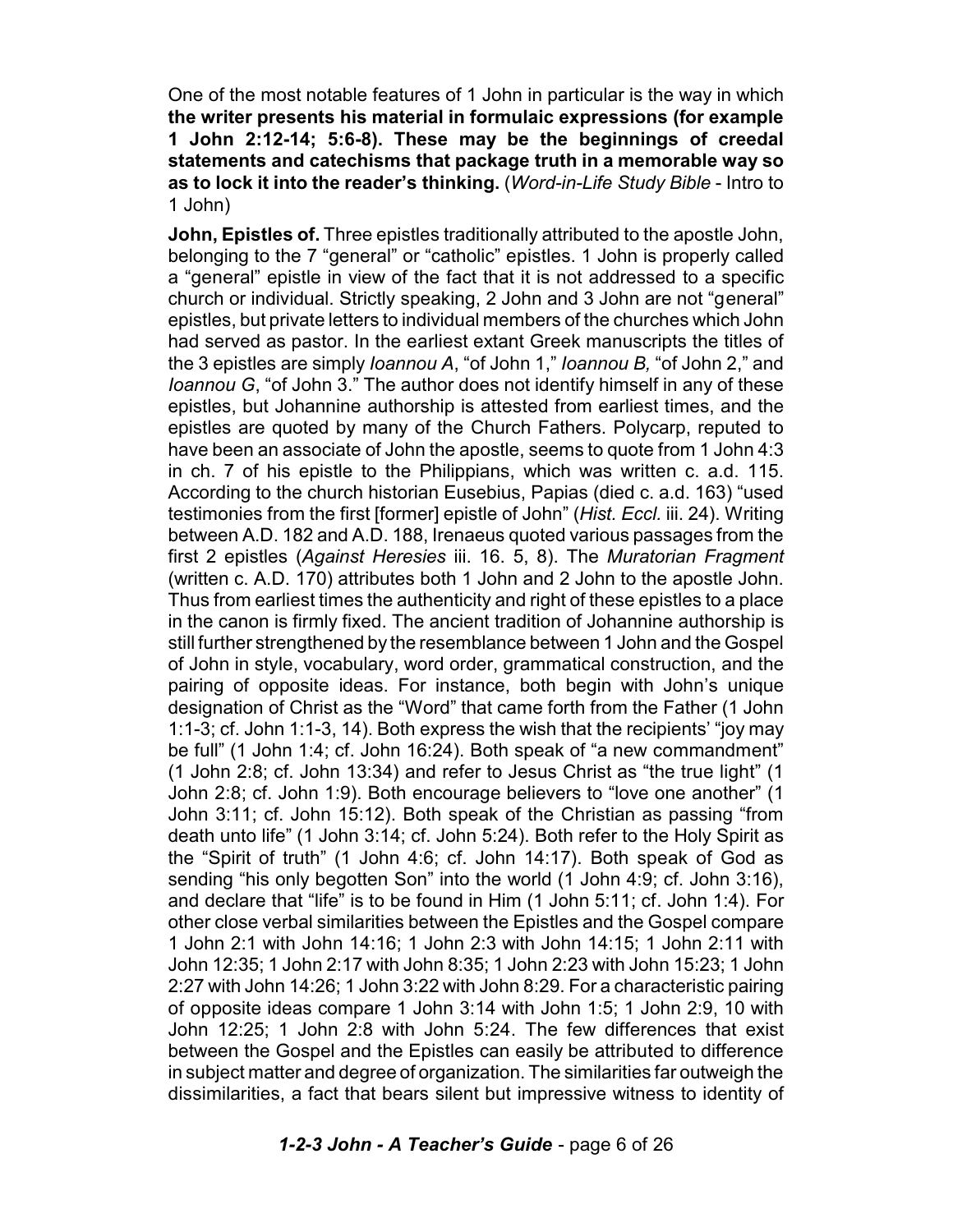authorship between the Epistles and the Gospel. **The author identifies himself as one of the apostles who personally saw and heard Christ during His earthly ministry** (1 John 1:1; 2; 4:14; cf. John 1:14), and affectionately addresses his converts as "little children" (1 John 2:1, 12, 18, 28; 3:7, 18; 4:4; 5:21), implying that he was advanced in age at the time of writing...The Gospel and the Epistles give evidence of having been written at approximately the same time. Whereas some 19th-cent. critics formerly assigned both to the latter part of the 2d cent., it is now generally agreed that manuscript evidence points conclusively to the close of the 1st cent. as the time of writing...

I. **The First Epistle of John**. Despite the fact that 1 John makes no specific identification of its author, its intended readers, the place of writing, its destination, or the time of writing—and thus lacks the usual characteristics of a Greek Letter—it is obviously an epistle. Apparently it was addressed to believers with whom the writer had been closely associated (see 1 John 2:1, 12, 18, 28; 3:7, 18; 4:4; 5:21). The apostle John is known to have spent the closing years of his ministry at Ephesus, as pastor of the Christian churches in the Roman province of Asia. Presumably, this epistle was addressed to these believers.

The author writes, as a pastor, to his spiritual children, assuming that they are already familiar with the principles of salvation, and admonishes them to put these principles into practice. **He stresses love—solicitous concernfor the well-being and happiness ofothers—as the primaryChristian virtue.** Such love is the basic attribute of God (1 John 4:8), and comes from God (v 7). God sent His Son to reveal this love (v 10), and believers ought to love one another (v 11). In so doing they testify to the world that they know God (v 8) and are truly converted (vs 16, 20). The love of the world and the love of the Father are mutually exclusive (1 John 2:15-17). John bases his urgent appeal to make the principle of love effective on his earnest conviction that Christ's return is imminent (v 18). It is already "the last time" as evidenced by the appearance of many antichrists (v 18), who were once Christians (v 19). But now they deny that Jesus of Nazareth is "the Christ," that is, the Messiah foretold by the prophets of old. They deny that Jesus is the Son of God (v 22), and that true divinity and true humanity were united in the one Person, Jesus Christ (1 John 4:3; 5:5; cf. John 3:16). **These heretical teachings are identical with those of the Docetists, who taught that Christ was merely a phantom, without a real body, and with those of the followers of Cerinthus, a Judaizing proto-Gnostic, who taught that Jesus was the natural-born son of Joseph and Mary, and that the spirit of the Christ entered His body at baptism and withdrew prior to His death on the cross.** The Docetic heresy thus denied the true humanity of Christ, where that of Cerinthus denied His true divinity. It is generally accepted that John wrote his 1st epistle particularly with the Docetic heresy in mind.

Following the introduction (1 John 1:1-4) in which John affirms Christ's true divinity and humanity as the central truth of the gospel, he goes on (1 John 1:5-2:6) to the supreme importance of walking in the light, by which he means making a practical application of the truths of the gospel to the daily

*1-2-3 John - A Teacher's Guide* - page 7 of 26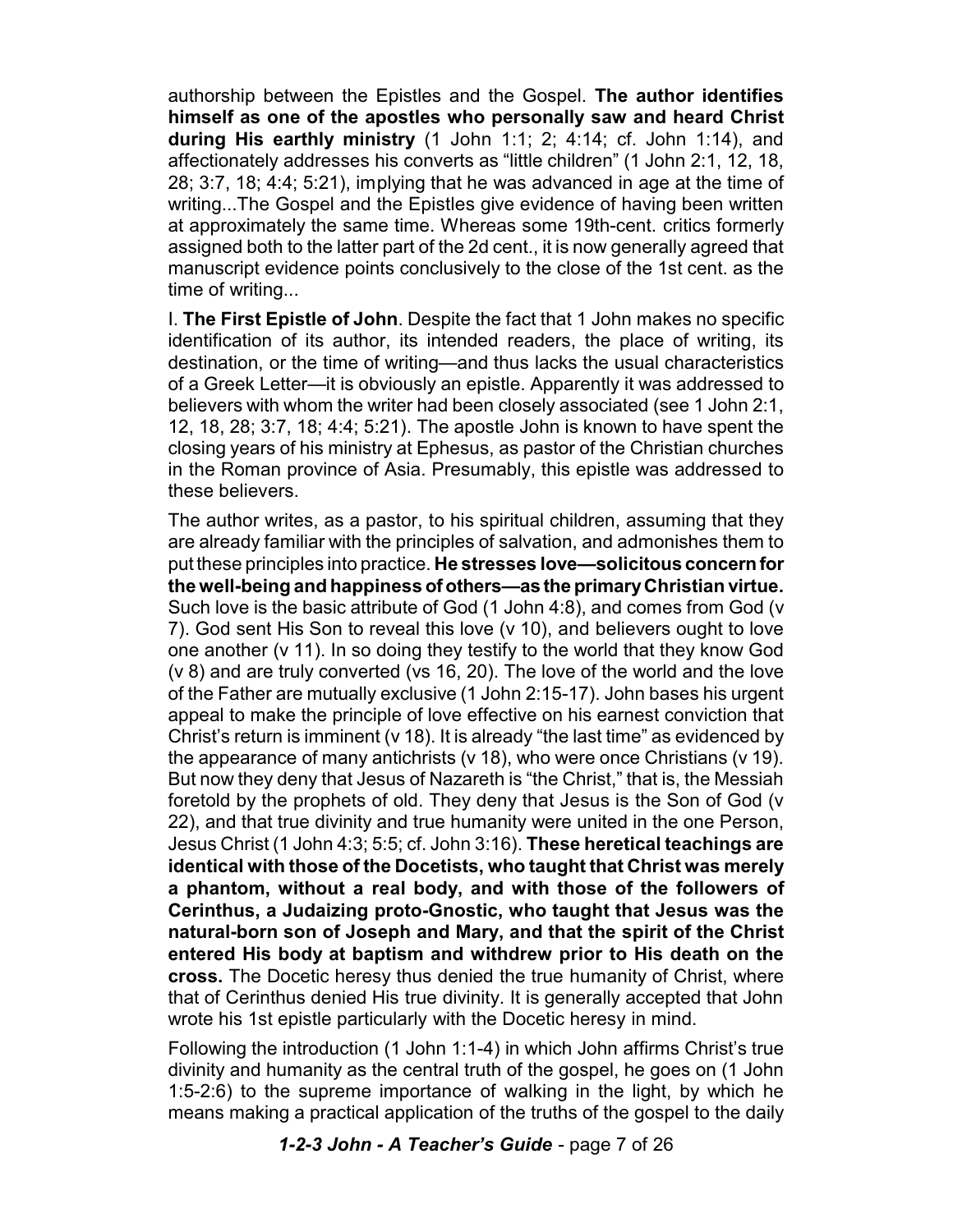life. When the Christian obeys Christ's commands he can know that he is "in him." In 1 John 2:7-14 John sets forth as evidence of obedience to Christ a selfless love for the brethren. Next (1 John 2:15-28), John warns against false teachers. A Christian's only safety is to hold fast the gospel as he has received it, in order to have confidence when Christ appears (v 28). Those who aspire to be sons of God will aim to be like Christ in word and deed, thus purifying their lives, even as Christ is pure (1 John 2:28-3:24). Duty toward God, John says, is summed up in believing on Jesus Christ as the Son of God and in loving one another as He commanded (1 John 3:23). In 1 John 4:1-5:12 John explains the principles by which Christian believers may tell the difference between teachers of truth and error. The **first test** to be applied is whether they acknowledge or deny that "Jesus Christ is come in the flesh." The 2<sup>nd</sup> test is whether they adhere to the gospel as it was originally proclaimed by the apostles (1 John 4:6). The **3 rd test** is whether they genuinely love the members of the household of God (vs 7, 8, 13, 20). The eternal life God has promised is in His Son, and unless men accept Jesus Christ as His Son they do not have access to this priceless gift (1 John 5:11,12). In his conclusion (vs 13-21) John reaffirms the importance of believing in Jesus as the Son of God who came to this world to impart eternal life to all who believe in Him.

II. **The Second Epistle of John**. This epistle is in the form of a private letter addressed to "the "elect lady" and her "children" (2 John 1). Similarity of language and expression makes evident that 2 John was written by the same author as 1 John. Note, for instance, the expressions: "antichrist" in v 7 (cf. 1 John 2:18, 22; 4:3); "walking in truth" (2 John 4; cf. 1 John 1:7); "a new commandment" (2 John 5; cf. 1 John 2:8); "love one another" (2 John 5; cf. 1 John 3:11); and "he hath both the Father and the Son" (2 John 9; cf. 1 John 5:12). 2 John 5-7, 9, 12 may be based on 1 John 1:4; 2:4, 5, 7, 18; 5:10-12, and if so would indicate the order in which the epistles were written. The writer identifies himself simply as "the elder," an appropriate title for the aged apostle John. As to length, the 2 $^{\text{nd}}$  epistle is of the usual length for one sheet of papyrus then in common use. In this epistle John speaks of the fellowship that binds Christian believers together (2 John 2), praises the recipients of the letter for their faithfulness, and exhorts them to continue in the love of Christ (vs 4-6). He warns against false teachers and suggests how to deal with these heretics (vs 7-11). The letter closes with the hope that writer and recipients may soon meet again (2 John 12,13).

III. The Third Epistle of John. A comparison of this epistle with the  $2<sup>nd</sup>$ indicates a common authorship. This epistle is a personal letter addressed to a certain Gaius, otherwise unknown, a faithful believer whom John commends for his hospitality toward the apostles and other traveling teachers. The letter deals with the Christian's duty to extend hospitality to true teachers, and to beware of false teachers. As one who has distinguished himself by extending hospitality to itinerant preachers, Gaius will appreciate the counsel John gives. The schismatic tendencies of Diotrephes are to be firmly rejected. He seems to have been an elder in the church or to have held some other prominent position in it that afforded him an opportunity to speak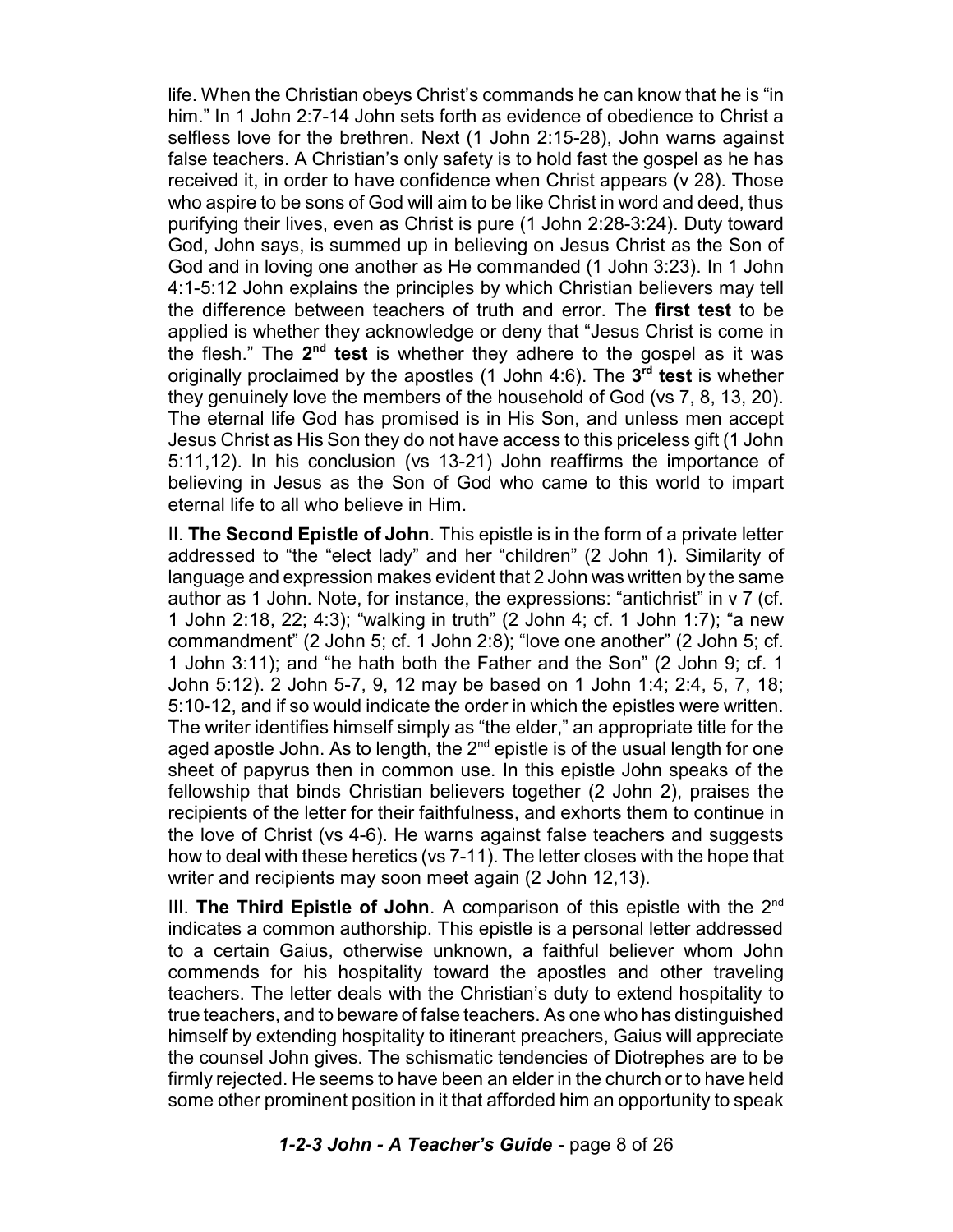against John (vs 9,10). Furthermore, he had refused to entertain visiting preachers and had forbidden those under his charge to do so, and even had gone so far as to deprive them of membership in the church (v 10). Other instruction John has in mind must wait; he expects soon to visit the church of which Gaius is a member (vs 13,14)."—Horn, S. H. (1979). In *SDA Bible Dictionary* (pp. 607–609). Review and Herald Publishing Association. [Brackets and content in brackets are in the original. Bold type is added.]

# **1, 2, & 3 John**

The two most difficult things to get straight in life are love and God. More often than not, the mess people make of their lives can be traced to failure or stupidity or meanness in one or both of these areas.

The basic and biblical Christian conviction is that the two subjects are intricately related. If we want to deal with God the right way, we have to learn to love the right way. If we want to love the right way, we have to deal with God the right way. God and love can't be separated.

John's three letters provide wonderfully explicit direction in how this works. Jesus, the Messiah, is the focus: Jesus provides the full and true understanding of God; Jesus shows us the mature working-out of love. In Jesus, God and love are linked accurately, intricately, and indissolubly.

But there are always people around who don't want to be pinned down to the God Jesus reveals, to the love Jesus reveals. They want to make up their own idea of God, make up their own style of love. John was pastor to a church (or churches) disrupted by some of these people. In his letters we see him reestablishing the original and organic unity of God and love that comes to focus and becomes available to us in Jesus Christ. (*The Message* - Introduction to 1,2,3 John)

2. Why did John start his first letter by talking so much about seeing, hearing, and touching? What is the relationship between 1 John 1:1-3 and John 1:1-3?

As noted at some length above, a breakaway group of "Christians" were teaching the dualistic idea from Greek philosophy that spirit is good and that matter is evil. If this basic assumption is true, then it is impossible for God who is all good to dwell in or become a human body which is material and, thus, evil. While the Gospel of John focuses very strongly on Christ's divinity, the 1<sup>st</sup> epistle of John focuses on His humanity. John stated again and again that true Christianity is found only in those who recognize both Christ's full divinity and His full humanity.

3. How does it work that "The blood of Jesus, his Son, purifies us from every sin"? (1 John 1:7, *GNB*)

> The NT lays much stress on the blood of Christ in connection with the work of redemption. Jesus spoke of His own blood as being "shed for many" (Mark 14:24). We are "justified by his blood" (Romans 5:9). "We have redemption through his blood" (Ephesians 1:7). Christ made "peace through the blood of his cross" (Colossians 1:20). Those who were "far off" have been "made nigh" by His blood (Ephesians 2:13). The church of God has been "purchased with his own blood" (Acts 20:28). We are washed "from our sins in his own blood" (Revelation 1:5).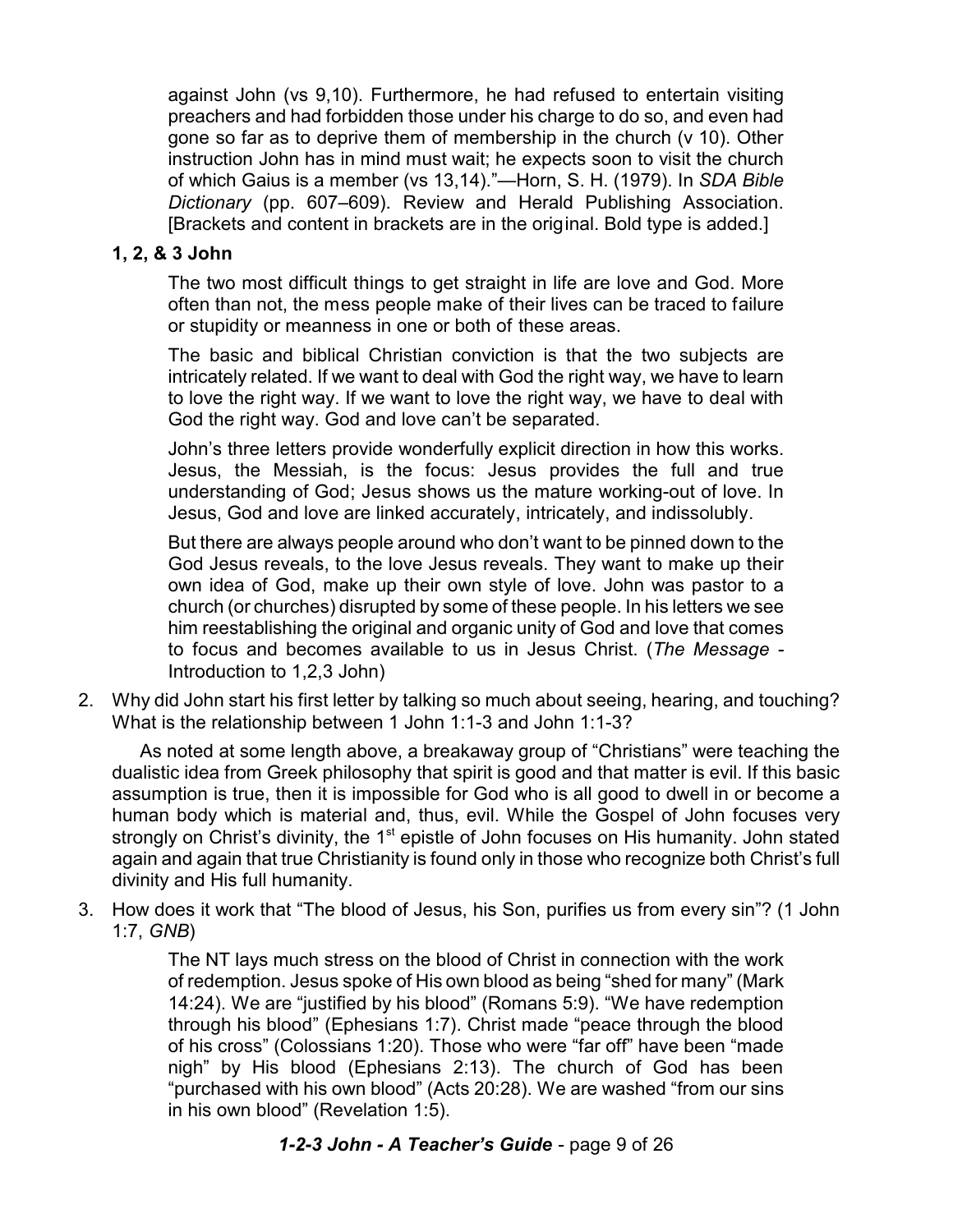In the OT the blood is regarded as representing life (see on Leviticus 17:11,14). God forbade men to eat "flesh with the life thereof, which is the blood thereof" (Genesis 9:4). The shedding and sprinkling of blood in the OT sanctuary services meant the taking and the offering of the life of the animals sacrificed. Thus the antitypical shedding of the blood of Jesus means the offering of His life as a sacrifice. **The blood of Christ represents His life offered as an atoning sacrifice for the sins of the world.**—Nichol, F. D. (Ed.). (1980). *The Seventh-day Adventist Bible Commentary* (Vol. 6, p. 506). Review and Herald Publishing Association.[Bold type is added.]

4. What is the meaning of 1 John 1:8-10? (Compare Romans 3:4.) How do you fit this with what follows immediately in 1 John 2:1? Is it necessary for Jesus to "speak to the Father in our defense"? (1 John 2:1, *NIV*) Compare John 16:25-27.

The Bible is very clear on the fact that we are all sinners. (1 Kings 8:46; 2 Chronicles 6:36; Ecclesiastes 7:20; Romans 3:23) To try to claim that we are not is simply to show that we are deceiving ourselves and accusing God of being a liar! But, God is forgiveness personified, and it is no problem for Him to forgive us. In fact, the story of the prodigal son (Luke 15:20) suggests that **He forgives us even before we ask Him**. (Compare Luke 23:34.) First John is often quoted as supporting the idea that our only hope is based on the fact that Jesus is in heaven pleading on our behalf before a somewhat reluctant Father! Jesus Himself, denied that idea as recorded in John 16:25-27. Jesus also repeatedly stated that He and the Father are One and that anyone who had seen Him had seen the Father. (John 14:9; 10:30; 17:21)

Ellen White described what would have happened if the Father had come instead of the Son.

Had God the Father come to our world and dwelt among us, humbling Himself, veiling His glory, that humanity might look upon Him, the history that we have of the life of Christ would not have been changed.... In every act of Jesus, in every lesson of His instruction, we are to see and hear and recognize God. In sight, in hearing, in effect, it is the voice and movements of the Father.—Ellen G. White, *Letter 83*, 1895; *That I May Know Him* 338.4.

Then John went on to say: "But if anyone does sin, we have a helper (*paraklete*) in the presence of the Father—Jesus Christ, the One who does what is right." (1 John 2:1, *NCV*) There is nothing in this verse in the original language to suggest that Jesus is pleading with God! **Jesus stands in God's presence answering the accusations against us; those accusations are brought by the Devil. (Zechariah 3:1-5; Revelation 12:10) This all takes place in front of the court of the universe.** (Compare Job 1:6-12; 2:1-7; Daniel 7:9-13.)

God must make it clear to every intelligent being in the universe that we are "safe to save" and "safe" for members of the rest of the universe "to live next door to."

Those who refuse to co-operate with God on earth would not co-operate with Him in heaven. It would not be safe to take them to heaven.—Ellen G. White, *Christ's Object Lessons* 280.2.

So, Christ spreads out the full record before our future neighbors and friends. But, God goes way beyond revealing our past record of sins. God can reveal all of our future life as well. He can read our thoughts and reveal our characters. What God and the inhabitants

*1-2-3 John - A Teacher's Guide* - page 10 of 26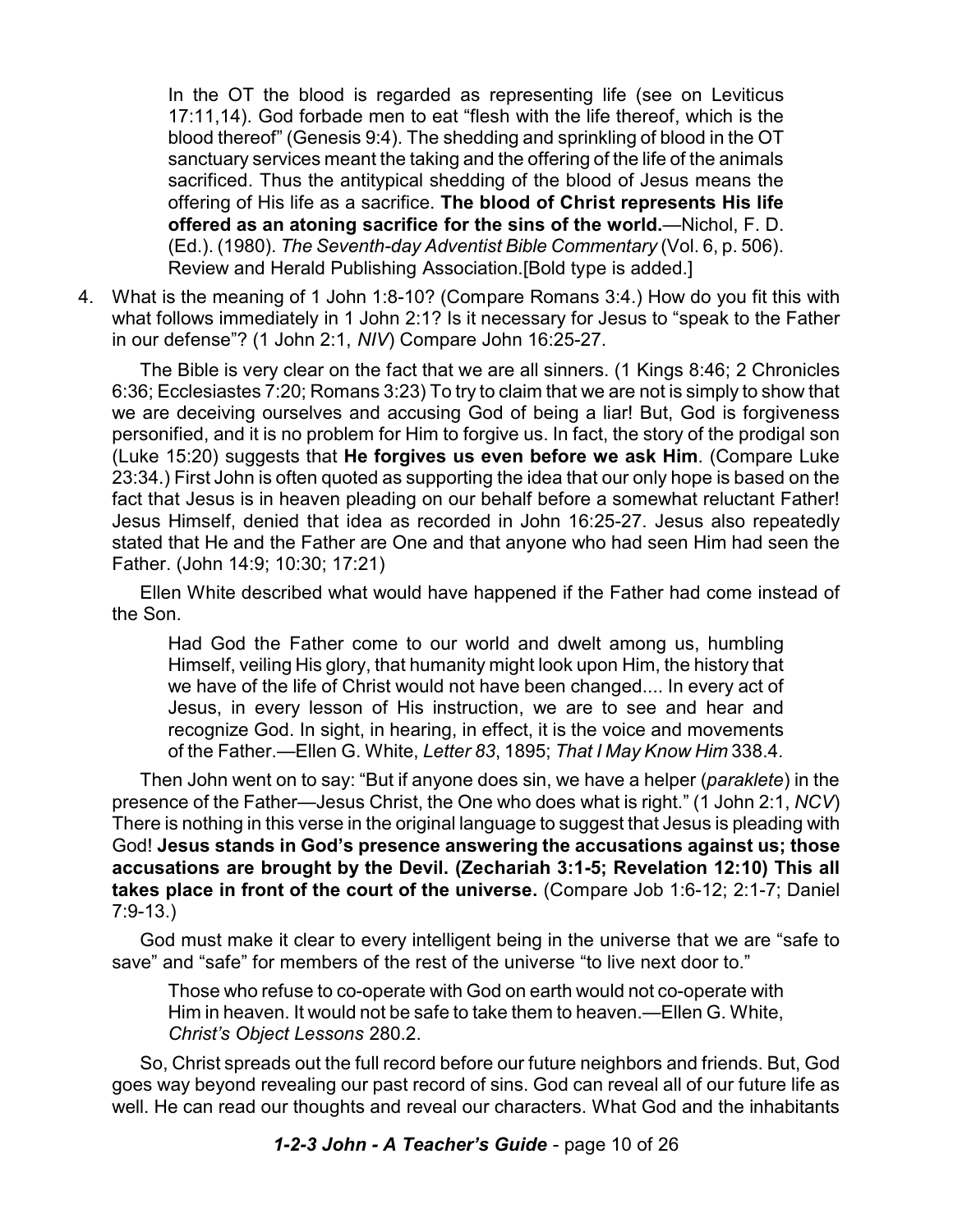of the rest of the universe are concerned about is whether or not it is safe to live next door to us for the rest of eternity. If we have become the kind of people that are God's friends and, therefore, safe to live next door to, it does not really matter what our past records show. **So, it is correct for Jesus to say that there is no necessity for Him to plead with the Father for us because the Father knows and loves us Himself! (John 16:26) In the judgment, God simply makes a diagnosis based on His full knowledge of our entire lives, past and future, and demonstrates to the universe whether or not we can be safely admitted to heaven.**

So, there is no conflict between 1 John 2:1 and John 16:26. Jesus is speaking to the onlooking universe on our behalf in God's very presence; but, He certainly is not pleading for the Father to forgive us! The Father Himself loves us.

5. What is the meaning of "Christ himself is the means by which our sins are forgiven"? (1 John 2:2, *GNB*) If Christ dealt with all the sins of every person, why aren't all saved?

Following is a traditional explanation of the meaning of this text based on the forensic understanding of the gospel (from the *Believer's Study Bible*):

The only N.T. occurrences of *hilasmos* (Gk., "propitiation") appear in 1 John: here and in 1Jn 4:10. Some explain this term as a reference to expiation or the removal of sin's effect. However, the weight of evidence affirms clearly that *hilasmos* portrays the placating of God's wrath toward sin; hence, Christ's death (1Jn 1:7) satisfies the just demands of God's holy judgment against sin. Thus, Christ does not simply represent believers before God ( 1Jn 2:1), He also provides the grounds for their forgiveness—He is both Advocate and atoning sacrifice. Jesus' provision of propitiation does not mean that the Father is uninvolved in salvation; in actuality, God's love is the ultimate source of Christ's work (John 3:16; 1Jn 4:9). The universal extent of the atonement of Christ is nowhere clearer than here (cf. John 1:29), but this does not guarantee that everyone's sin is automatically forgiven. Christ's work applies only to those who believe in Him (cf. 1Jn 4:15; John 5:24).—Criswell, W. A., Patterson, P., Clendenen, E. R., Akin, D. L., Chamberlin, M., Patterson, D. K., & Pogue, J. (Eds.). (1991). *Believer's Study Bible* (electronic ed., 1 Jn 2:2). Nashville: Thomas Nelson.

Note these comments from the *SDA Bible Commentary*:

...This, of course, must not be understood to mean that the sacrifice of Christ was, like pagan sacrifices, offered to conciliate an offended god and to persuade him to regard sinners more favorably.

"The atonement of Christ was not made in order to induce God to love those whom He otherwise hated; it was not made to produce a love that was not in existence; but it was made as a manifestation of the love that was already in God's heart" (*Signs of the Times*, May 30, 1895 par. 6; *7ABC* 472.3; cf. *SC* 15). Actually, God sacrificed Himself in Christ for man's redemption. "God was in Christ, reconciling the world unto himself" (2 Cor. 5:19; cf. *DA* 762).—Nichol, F. D. (Ed.). (1980). *The Seventh-day Adventist Bible Commentary* (Vol. 6, p. 506). Review and Herald Publishing Association.

What needed to be done to "deal with sin"? (See Romans 8:3.) The record of the sinner's sins is permanently a part of this world's history. God must preserve this record

*1-2-3 John - A Teacher's Guide* - page 11 of 26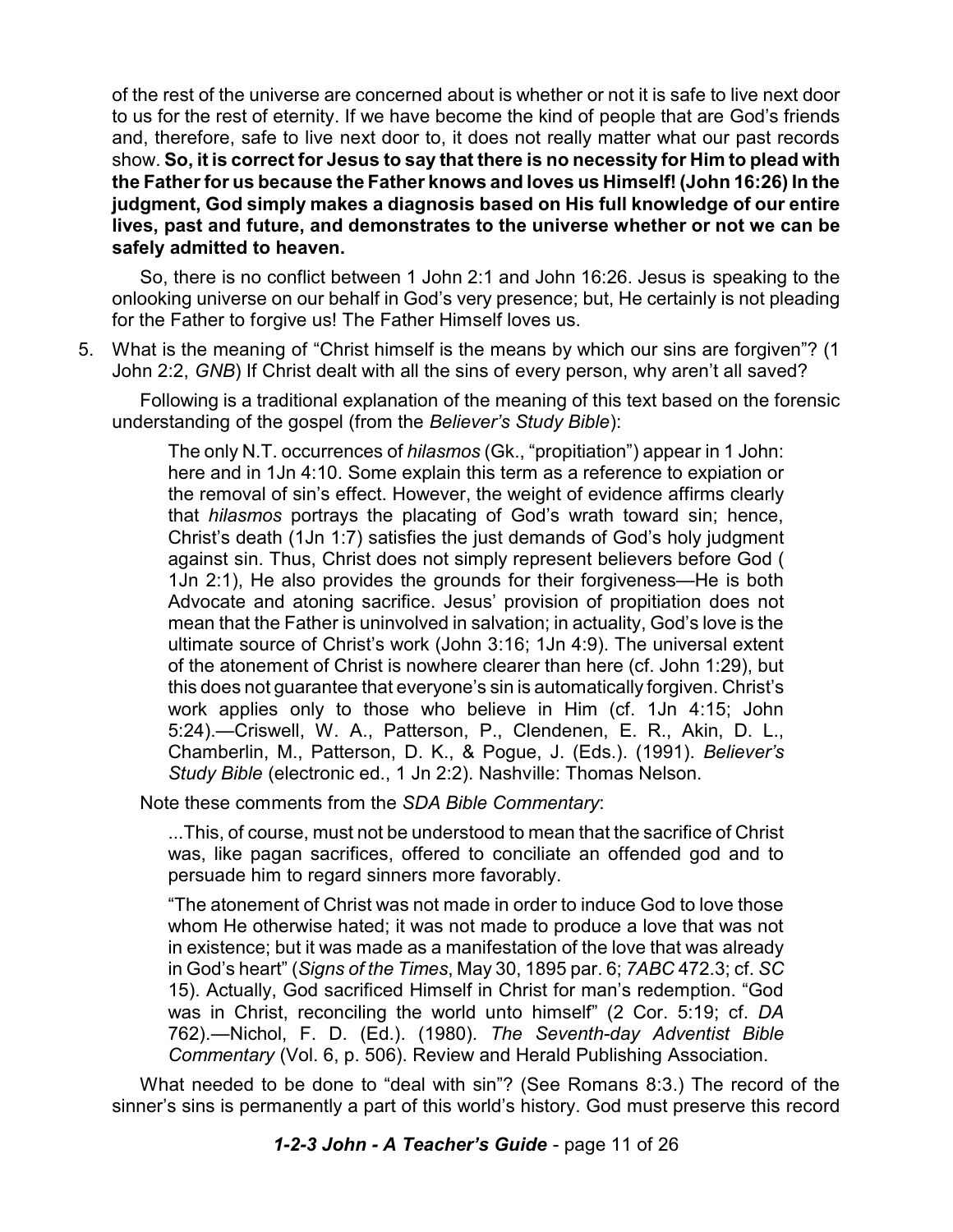for eternity to make certain that sin will never rise again. (*ST*, December 30, 1889 par. 4; *5BC* 1132.9; *OHC* 45.4; *TA* 205.3) If someone, perhaps billions of years in the future, should be tempted to rebel and try to start a world or universe on some principle other than God's principle of love, then God will sit that person down and let him/her view the results of the last such experiment, this earth.

God is not concerned about our **past** record of sins as many suppose, but rather, He is concerned about our **future** behavior. If we have become the kind of people who are perfectly safe to live next door to for eternity, it no longer matters what kind of people we were in the past. But, in order to "deal with sin," God had to do much more than just find a legal way to "forgive" our sins. God must answer all the accusations that Satan has raised against Him and against us in the great controversy. We need to have the evidence that God can be trusted! We need to see what the results of sin are. We need to know that sin is serious not because it makes God angry, but because it is deadly. The only way for God to demonstrate that was to die Himself–the death that results from sin. Thus, Jesus died on the cross, not of crucifixion, but of sin. We do not fully understand how that works; but, God and the angels certainly do. And we were allowed to see that, in fact, Jesus died. Next, we must understand that God did not kill Him. Notice that His cry on the cross was not: "My God, My God, why are you killing Me!" but rather: "My God, My God, why have You forsaken Me!" (Matthew 27:46)

In the beginning, God said that sin will lead to death. (See Genesis 2:17; compare Romans 6:23.) Satan had claimed that was a lie. (Genesis 3:4) In the death of Jesus on the cross, we see the truth of God's original statement. At the cross, the truth about sin was revealed once and for all. It will never need to be done again. All the wicked who die at the end, die needless deaths. They could have taken advantage of God's gracious provision of salvation.

6. What is the relationship between "knowing God" and "keeping the commandments"? (1 John 2:3-4)

> The man who attempts to keep the commandments of God from a sense of obligation merely–because he is required to do so–will never enter into the joy of obedience. He does not obey.... The essence of all righteousness is loyalty to our Redeemer. This will lead us to do right because it is right–because right doing is pleasing to God.—Ellen G. White, *Christ's Object Lessons* 97 (1900).

> A sullen submission to the will of the Father will develop the character of a rebel. By such a one service is looked upon as drudgery. It is not rendered cheerfully, and in the love of God. It is a mere mechanical performance. [If he dared, such a one would disobey. His rebellion is smothered, ready to break out at any time in bitter murmurings and complaints.] Such service brings no peace or quietude to the soul.—Ellen G. White, *MS* 20, 1897 (*MR* # 970); *Signs of the Times,* July 22, 1897 (*3ST* 400:2:1) - section in [...] omitted in *That I May Know Him* p. 120; *12MR* 236.

The only possible way to truly obey God and "keep the commandments" is by coming to know Him so well that we recognize the wisdom and rightness of all of His commands. If we attempt to keep them out of fear or perhaps out of hope of reward, sooner or later, we will fail. It is only those who come to know God well enough through study of His Word who will ultimately do what is right because it is right.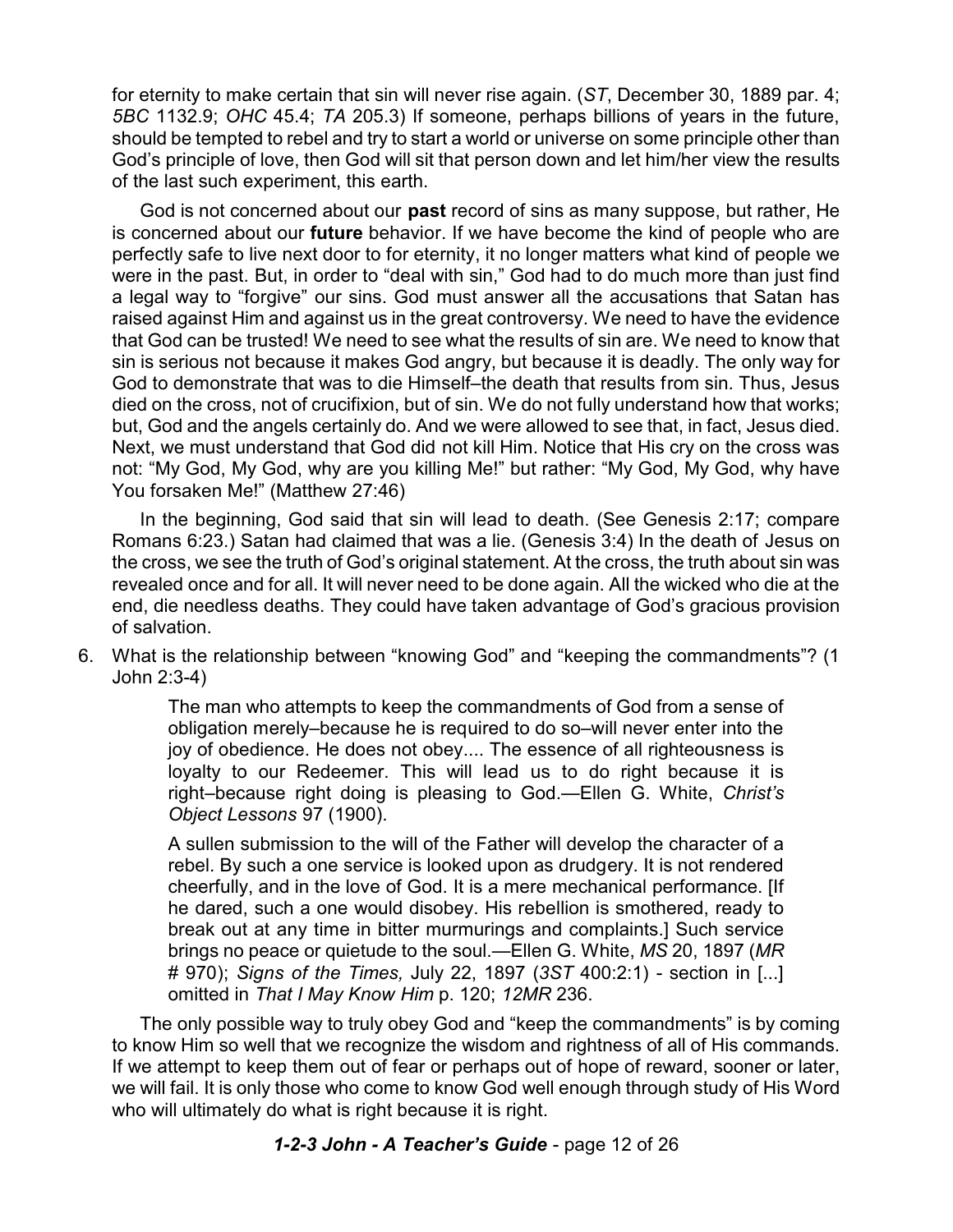7. How do you explain John's statement in 1 John 2:18: "Children, it is the last hour"? How could he make such a statement in the A.D.90s–less than 70 years after Christ died? Was he wrong? Did the Holy Spirit "mis-inspire" him? Did John believe that the end was very near? Are we embarrassed to mention the "signs of the end" such as: 1) The Lisbon earthquake which took place on November 1, 1755? Or, 2) "The dark day," and "the moon turning to blood," which happened on May 19, 1780? Or, 3) "The falling of the stars" which occurred on November 13, 1833? It seems that such a long time has passed since those events? How do you interpret the prophecy: "This generation shall not pass away until all is fulfilled"? (Matthew 24:34) Joel was proclaiming that the end was near 700 years before Christ's first coming! (Joel 1:15; 2:1)

Try to imagine what would happen if God had said thousands of years ago that the judgment and the second coming of Christ would not take place until some 2000 years after Christ's first coming! As ordinary human beings, we would soon forget all about getting ourselves ready for His return and bury ourselves in our earthly pursuits. Furthermore, none of us knows for sure when our last day or last hour is coming. For any one of us at any moment, it could be the last hour. What would be wrong in being always prepared for His coming? Ellen White dealt with this question very well and from a prophet's perspective:

The angels of God in their messages to men represent time as very short. [See Romans 13:11, 12; 1 Corinthians 7:29; 1 Thessalonians 4:15, 17; Hebrews 10:25; James 5:8, 9; 1 Peter 4:7; 1 John 2:18; Revelation 22:6, 7.] Thus it has always been presented to me. It is true that time has continued longer than we expected in the early days of this message. Our Saviour did not appear as soon as we hoped. But has the Word of the Lord failed? Never! It should be remembered that the promises and the threatenings of God are alike conditional. [See Jeremiah 18:7-10; Jonah 3:4-10.]...—Ellen G. White, *Last Day Events* 38.3.

God had committed to His people a work to be accomplished on earth. The third angel's message was to be given, the minds of believers were to be directed to the heavenly sanctuary, where Christ had entered to make atonement for His people. The Sabbath reform was to be carried forward. The breach in the law of God must be made up. The message must be proclaimed with a loud voice, that all the inhabitants of earth might receive the warning. The people of God must purify their souls through obedience to the truth, and be prepared to stand without fault before Him at His coming.

Had Adventists, after the great disappointment in 1844, held fast their faith and followed on unitedly in the opening providence of God, receiving the message of the third angel and in the power of the Holy Spirit proclaiming it to the world, they would have seen the salvation of God, the Lord would have wrought mightily with their efforts, the work would have been completed, and Christ would have come ere this to receive His people to their reward. But in the period of doubt and uncertainty that followed the disappointment, many of the advent believers yielded their faith.... Thus the work was hindered, and the world was left in darkness. Had the whole Adventist body united upon the commandments of [696] God and the faith of Jesus, how widely different would have been our history!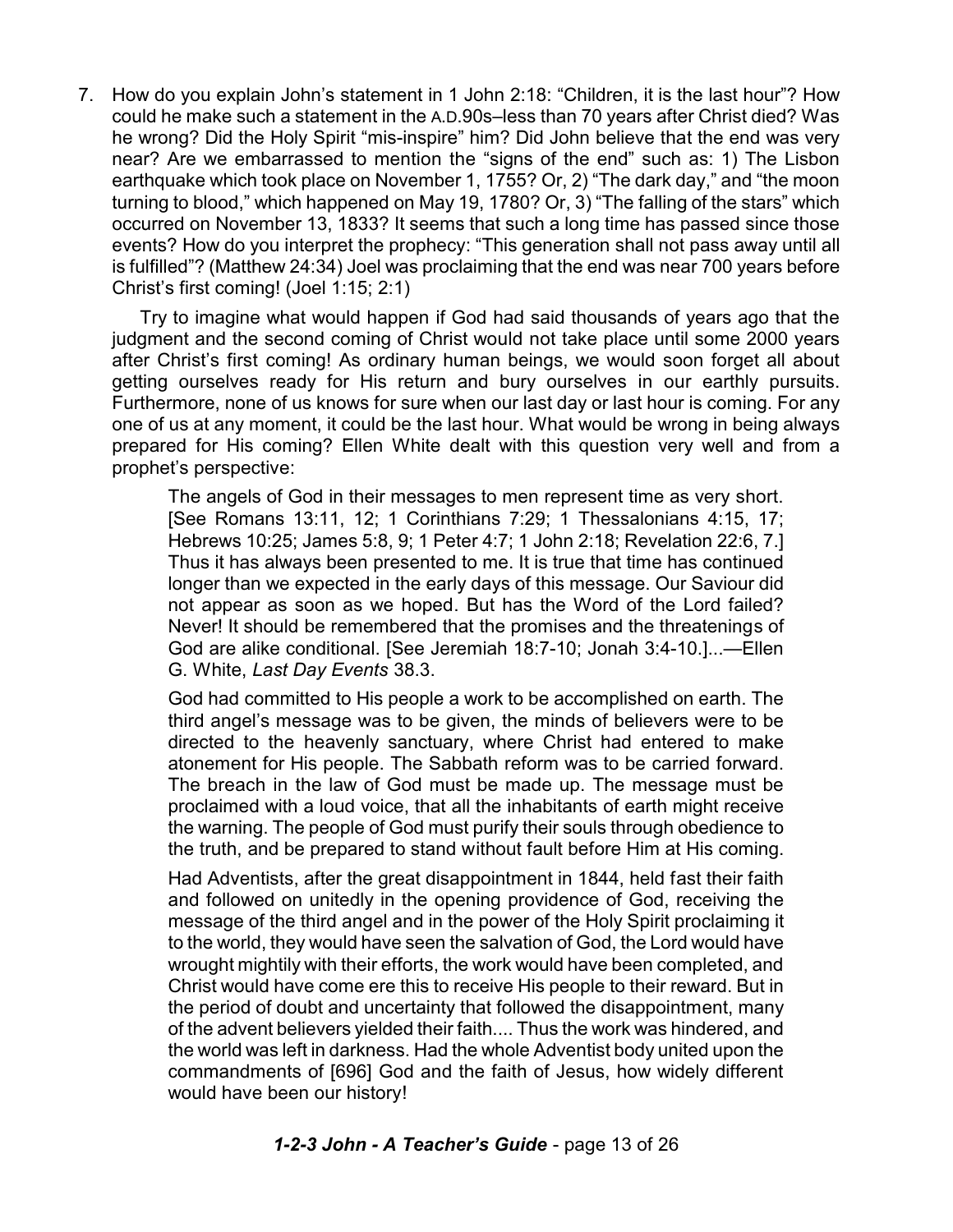It was not the will of God that the coming of Christ should be thus delayed. God did not design that His people, Israel, should wander forty years in the wilderness. He promised to lead them directly to the land of Canaan, and establish them there a holy, healthy, happy people. But those to whom it was first preached, went not in "because of unbelief." Their hearts were filled with murmuring, rebellion, and hatred, and He could not fulfill His covenant with them.

For forty years did unbelief, murmuring, and rebellion shut out ancient Israel from the land of Canaan. The same sins have delayed the entrance of modern Israel into the heavenly Canaan. In neither case were the promises of God at fault. It is the unbelief, the worldliness, unconsecration, and strife among the Lord's professed people that have kept us in this world of sin and sorrow so many years.—Ellen G. White, *Manuscript 4*, 1883; *Evangelism* 695.1-696.2; *Mar* 61.2-6; *1SM* 67.8-69.1. [Content in brackets is present in the original source in a footnote.]

8. If John was wrong about it being "the last hour," was he wrong also when he said, "God is love"? (1 John 4:8) And when he said, "Sin is the transgression of the law"? (1 John 3:4) Does it mean that for those people it was the last hour, but for the rest of the world it was not? How do you think the people who actually received the letter understood it? What would people do if God said: "Don't worry; it's not the last hour; you've got plenty of time left"? Did God inspire John to write this just to keep us on our toes?

John was not wrong. Since John himself was probably well into his nineties when he wrote this, he recognized that he could die any day; for him that would be his last hour. None of us knows when some tragedy might strike us, and it would become our last hour. For this reason God encourages us to stay awake and be prepared at all times.

9. By the time Jesus had died the second death, been buried over Sabbath, and rose to return to heaven on Sunday, weren't all the major questions answered to the satisfaction of the universe looking on? Did they have any more significant questions about God's character and His government? Would it not be true then, that if at some point we got the message and truly began to preach it, the work could be finished quickly? If God is the kind of Person many have claimed that He is–arbitrary, exacting, vengeful, unforgiving, and severe–would it be good news to hear that He is coming back?

> This is not an act of arbitrary power on the part of God. The rejecters of His mercy reap that which they have sown. God is the fountain of life; and when one chooses the service of sin, he separates from God, and thus cuts himself off from life. He is "alienated from the life of God." Christ says, "All they that hate Me love death." Ephesians 4:18; Proverbs 8:36. God gives them existence for a time that they may develop their character and reveal their principles. This accomplished, they receive the results of their own choice. By a life of rebellion, Satan and all who unite with him place themselves so out of harmony with God that His very presence is to them a consuming fire. The glory of Him who is love will destroy them.

> At the beginning of the great controversy, the angels did not understand this. Had Satan and his host then been left to reap the full result of their sin, they would have perished; but it would not have been apparent to heavenly beings that this was the inevitable result of sin. A doubt of God's goodness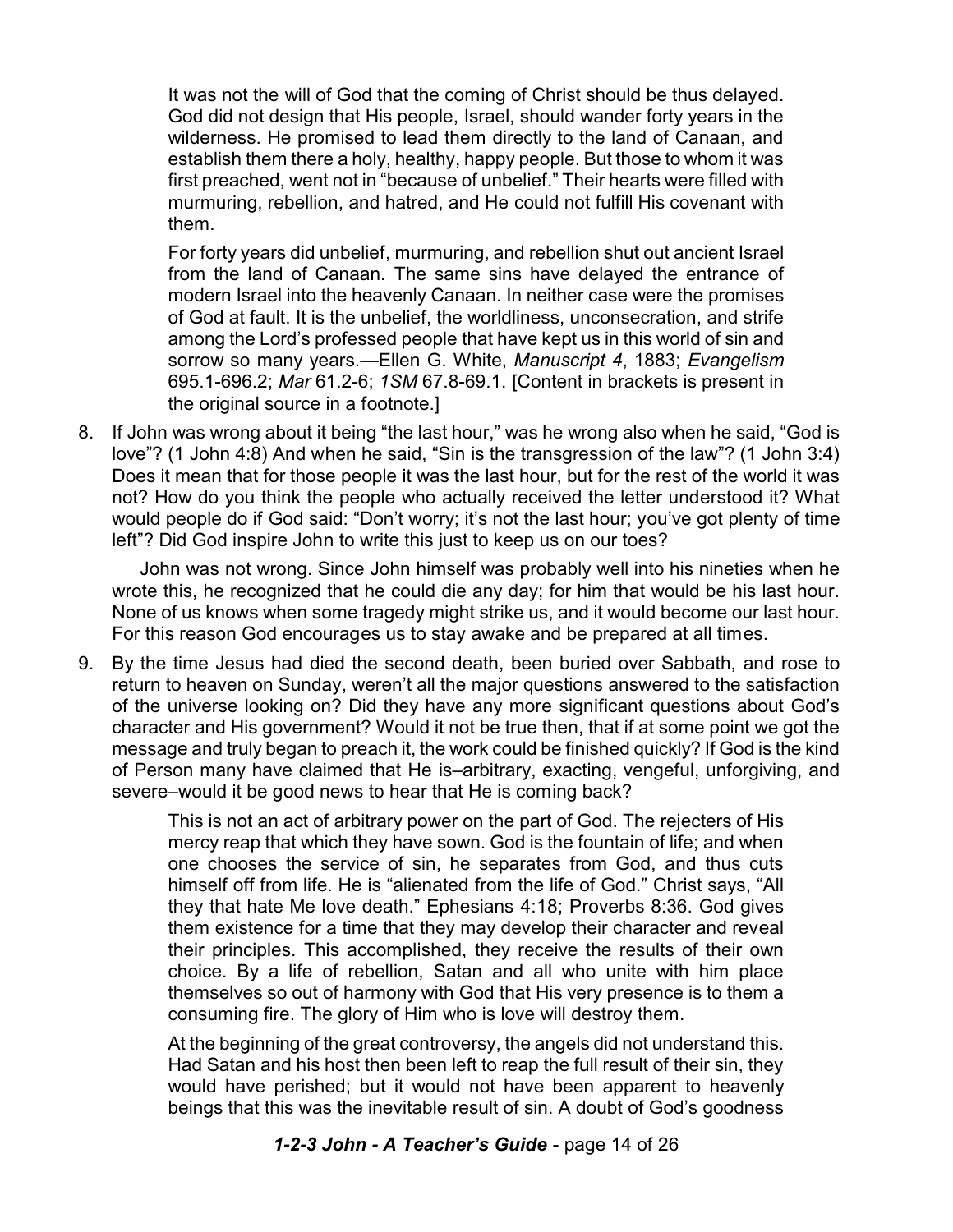would have remained in their minds as evil seed, to produce its deadly fruit of sin and woe.

But not so when the great controversy shall be ended. Then, the plan of redemption having been completed, the character of God is revealed to all created intelligences. The precepts of His law are seen to be perfect and immutable. Then sin has made manifest its nature, Satan his character. Then the extermination of sin will vindicate God's love and establish His honor before a universe of beings who delight to do His will, and in whose heart is His law.

**Well, then, might the angels rejoice as they looked upon the Saviour's cross; for though they did not then understand all, they knew that the destruction of sin and Satan was forever made certain, that the redemption of man was assured, and that the universe was made eternally secure. Christ Himself fully comprehended the results of the sacrifice made upon Calvary. To all these He looked forward when upon the cross He cried out, "It is finished."**—Ellen G. White, *The Desire of Ages* 764.1-764.4.

The times and seasons God has put in His own power. And why has not God given us this knowledge?–Because we would not make a right use of it if He did. A condition of things would result from this knowledge among our people that would greatly retard the work of God in preparing a people to stand in the great day that is to come. We are not to be engrossed with speculations in regard to the times and the seasons which God has not revealed. Jesus has told His disciples to "watch," but not for definite time. His followers are to be in the position of those who are listening for the orders of their Captain; they are to watch, wait, pray, and work, as they approach the time for the coming of the Lord; but no one will be able to predict just when that time will come; for "of that day and hour knoweth no man." **You will not be able to say that He will come in one, two, or five years, neither are you to put off His coming by stating that it may not be for ten or twenty years.... We are not to know the definite time either for the outpouring of the Holy Spirit or for the coming of Christ**.—Ellen G. White, *Review and Herald*, March 22, 1892 par. 10; *Ev* 221.1; *1SM* 189.2; *Hvn* 166.1; *LDE* 33.2; *Mar* 136.2; *1888* 959.3. [Bold type is added.]

Why have we not taken these words seriously and set about to finish the gospel in our lifetimes? Wouldn't that make God happy? Why would we want to make Him wait another generation in the hope that they might do a better job? Hasn't God waited long enough?

10. What do you think of John's explanation of why some people leave the church? (1 John 2:19)

Is it true that everyone who leaves the church does so because he was never really part of the church in the first place? A number of research studies have determined that for a person to become a member of a church and remain there permanently, s/he must experience at least two of the following three things:

- 1) Be reasonably convinced that the doctrines and teachings are correct;
- 2) Make real friends among the members;

*1-2-3 John - A Teacher's Guide* - page 15 of 26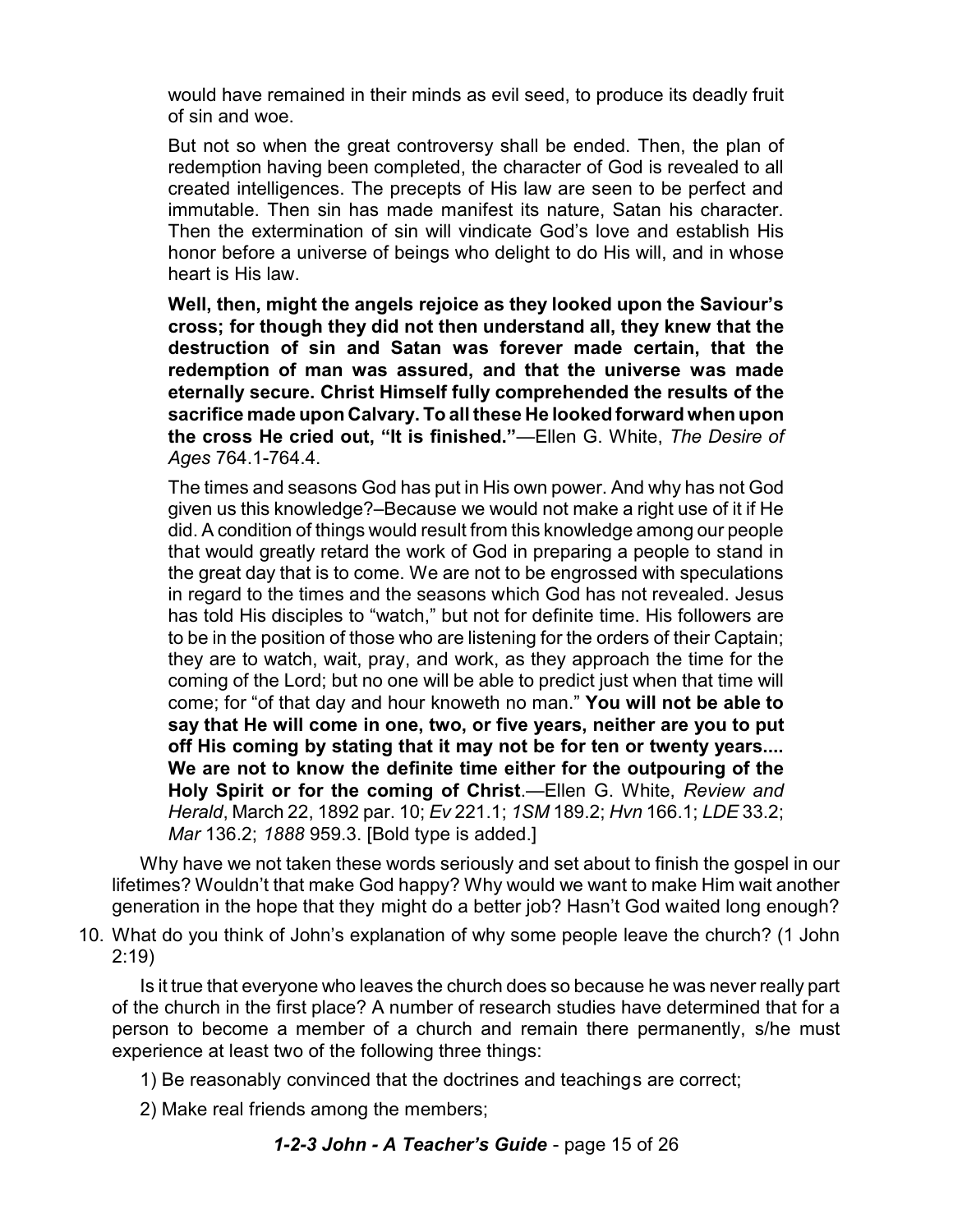3) Get involved in church activities.

How does that fit with John's comments?

11. What is suggested by 1 John 3:2, (*GNB*): "...We know that when Christ appears, we shall be like him, because we shall see him as he really is"? Isn't the purpose of these studies to see God as He really is?

In the book *Great Controversy* p. 555, Ellen White wrote:

**It is a law both of the intellectual and the spiritual nature that by beholding we become changed. The mind gradually adapts itself to the subjects upon which it is allowed to dwell. It becomes assimilated to that which it is accustomed to love and reverence.** Man will never rise higher than his standard of purity or goodness or truth. If self is his loftiest ideal, he will never attain to anything more exalted. Rather, he will constantly sink lower and lower. The grace of God alone has power to exalt man. Left to himself, his course must inevitably be downward.—Ellen G. White, *The Great Controversy* 555.1. [Bold type is added.]

As we get more acquainted with Jesus and realize what a wonderful Person He is, won't we want to become more like Him? Shouldn't that result in our becoming more and more like Him? That is a process that we may hope will continue for the rest of eternity.

12. What is the meaning of 1 John 3:4? What really is sin? (Compare James 4:17 and Romans 14:23.)

As suggested by the references cited above, there are three texts in the Bible which define *sin*.

**1 John 3:4** (*GNB*): Whoever sins is guilty of breaking God's law, because sin is a breaking of the law.

Everyone who commits sin is guilty of lawlessness; sin is lawlessness.—*The Holy Bible: New Revised Standard Version.* (1989). Nashville: Thomas Nelson Publishers.

**James 4:17** (*GNB*): So then, those who do not do the good they know they should do are guilty of sin.

Anyone, then, who knows the right thing to do and fails to do it, commits sin.—*The Holy Bible: New Revised Standard Version.* (1989). Nashville: Thomas Nelson Publishers.

**Romans 14:23** (*GNB*): But if they have doubts about what they eat, God condemns them when they eat it, because their action is not based on faith. And anything that is not based on faith is sin.

But those who have doubts are condemned if they eat, because they do not act from faith; for whatever does not proceed from faith is sin.—*The Holy Bible: New Revised Standard Version.* (1989). (Romans 14:23). Nashville: Thomas Nelson Publishers.

What do you think of these three definitions of *sin*? A careful look at the three verses suggests that 1 John is the most narrow definition. James 4:17 takes a more positive approach to the understanding of *sin* and is more broad. But, clearly, the most comprehensive definition of *sin* is Romans 14:23. But what is faith?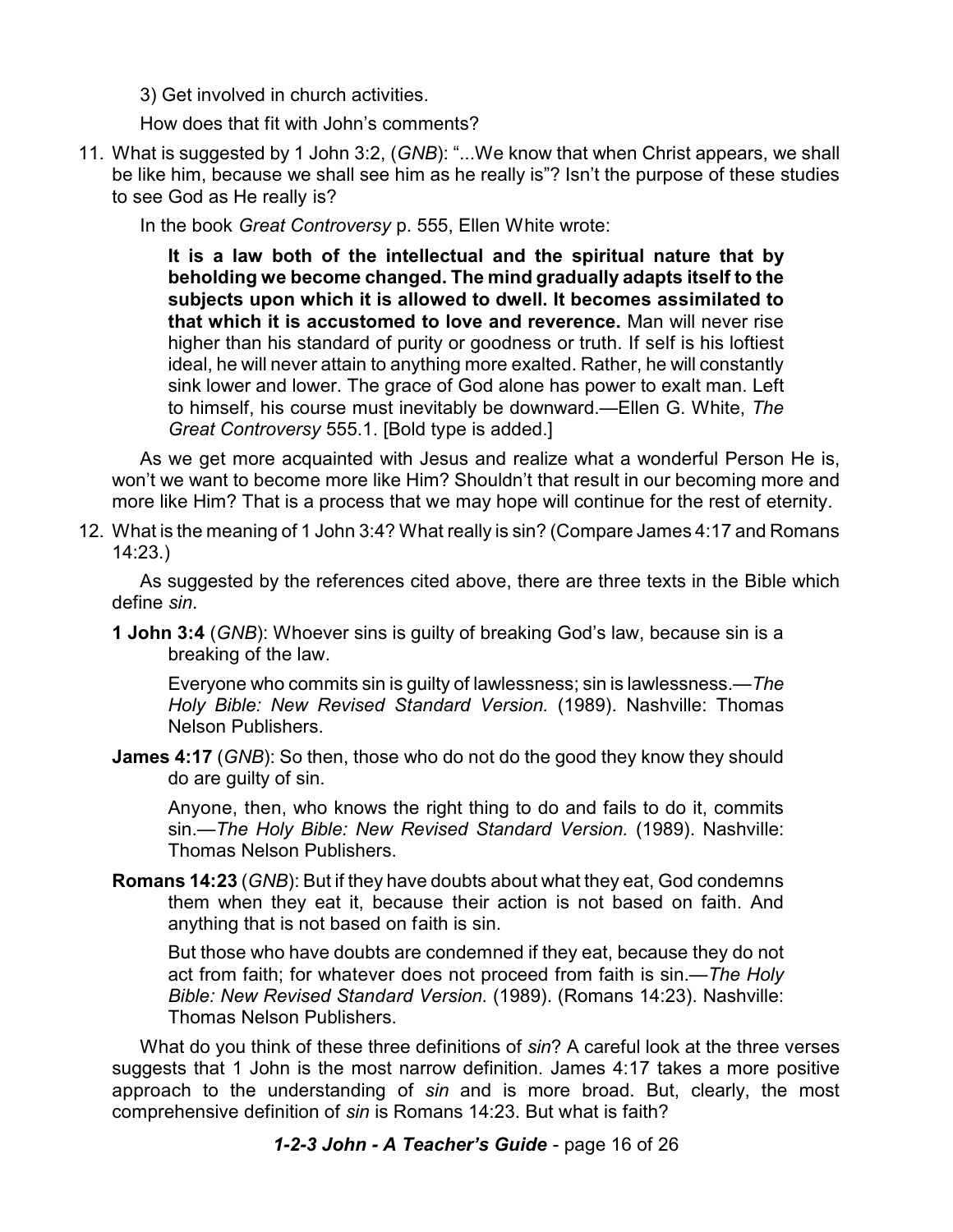A biblical definition of faith based on all of Scripture and stated so well by one of God's best modern friends, Dr. A. Graham Maxwell, is as follows:

Faith is [just] a word we use to denote a relationship with God as with a Person well known. The better we know Him, the better this relationship may be.

Faith implies an attitude toward God of love, trust, and deep admiration. It means having enough confidence in Him, based upon the more than adequate evidence revealed, to be willing to believe whatever He says [as soon as we are sure that He has said it], to accept whatever He offers [as soon as we are sure that He is the one who is offering it], and to do whatever He wishes [as soon as we are sure He is the one who wishes it]–without reservation–for the rest of eternity.

Anyone who has such faith is perfectly safe to save. This is why faith is the only requirement for heaven. [Faith also means that like Abraham and Moses, God's friends, we know God well enough to reverently ask Him, "Why?"]—A. Graham Maxwell, *You Can Trust the Bible,* p. 81. [Content in brackets is added based on Dr. Maxwell's lectures.]

If we are willing to accept that definition of *faith*, then we can conclude that anything that brings us closer to God is promoting faith; and anything that takes us away from God is, therefore, sin/lawlessness/rebellion.

Thus, we see that all three definitions fit together. Sin is lawlessness or rebelliousness because it is a violation of God's law and shows that we are in rebellion against God. The same is true when we know what is right to do and we choose not to do it. That is rebellion or lawlessness; it certainly does not bring us any closer to God in that relationship we call *faith.*

13. Does 1 John 3:8 explain why Jesus came to this earth? What would be suggested by this explanation? Without the great controversy perspective, what would this verse mean?

Read Romans 8:3 in the *Good News Bible*. Jesus came to refute and answer all of Satan's claims and accusations. Even the angels in heaven had questions after Satan's rebellion in heaven. But, none of those accusations have been proven to be true. They are all lies from the father of all lies! (John 8:44) So, it is true that Jesus, by bringing us the truth, has destroyed the works of the Devil?

14. What is the meaning of 1 John 3:9: "Whosoever is born of God doth not commit sin;...and he cannot sin, because he is born of God"? (*KJV*) (Compare 1 John 3:6.) Does this mean that if we catch ourselves falling into sin, we were not truly converted? How do you fit this with Jesus's statements in John 3 and 1 John 2:1? Was Moses not converted throughout his life–even though he spoke to God "face-to-face" (Numbers 12:8) and God called him His friend (Exodus 33:11)–because he sinned at the rock near the end of his life? (Numbers 20:12) (To clarify these verses, be sure to look in modern versions.) If "sin is rebelliousness," (1 John 3:4) what is the real issue? What does 1 John 3:4 teach us about the real nature of sin?

Most modern versions will clarify the meaning in these verses. Take for example the *Good News Bible*: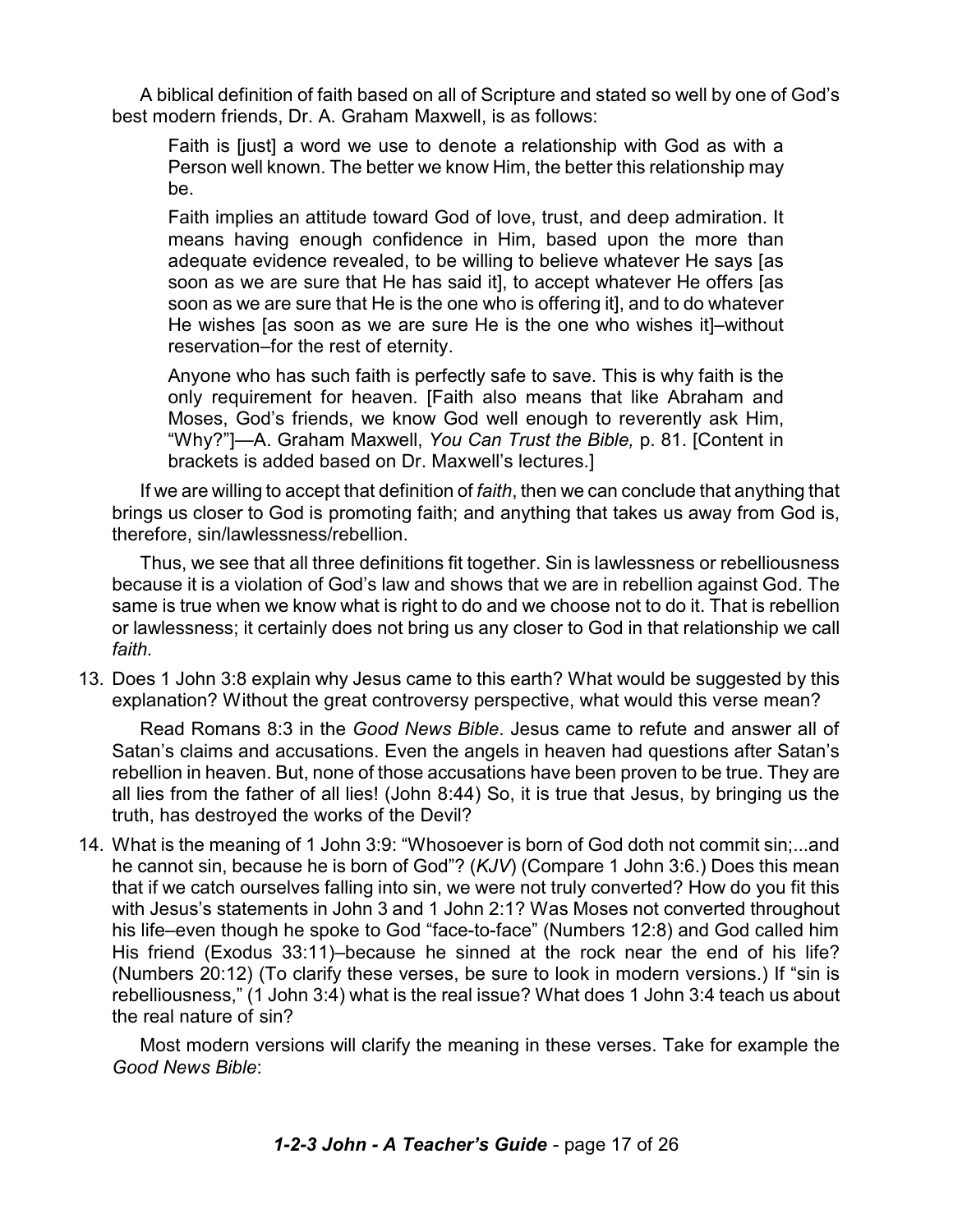**1 John 3:9** (*GNB*): None of those who are children of God continue to sin, for God's very nature is in them; and because God is their Father, they cannot continue to sin.

The present tense verb in the Greek implies a continuous action. If we continue to sin and ignore God's offer of help to stop sinning, it should be clear why such people will not be saved. On the other hand, if we do accept God's help and are transformed by our relationship with Him, then we will be able to stop sinning sooner or later.

15. How should we "test the spirits"? (1 John 4:1-3) Would you feel comfortable "testing" the Holy Spirit? John suggested that they should already have known that the Antichrist was coming. Who had already talked about the Antichrist and tested all things? (1 Thessalonians 5:19-22; 2 Thessalonians 2:1-12)

That is what makes God so believable and trustworthy. That is why it is safe to have faith in Him. God has nothing to fear from the closest possible scrutiny. He is not trying to deceive anyone. He is not trying to hide anything. On the other hand, the Devil has been lying since the time he was in heaven. Nothing he says is trustworthy. So, God simply says, "Test everything." If we do that, God will always win.

16. Is 1 John 4:8 the most convincing evidence in your mind that "God is love"? After having read through the Old Testament and the New Testament, do you need a key text to tell you this? In your mind what is the most convincing evidence of all that "God is love"?

A careful reading of the entire Bible should, once and for all, answer the question about whether God is love. But, the most convincing evidence must ultimately be the life and death of Jesus Christ. John 3:16 points clearly to that evidence. 1 John 4:8,16 just point to John's obvious conclusions based on all the evidence that God had provided up to that time. These three short letters may have been the last things to have been written in our Bible, and John was assuming that his readers would be quite familiar with the content of all of Scripture.

17. How do you understand 1 John 4:18 (*GNB*): "There is no fear in love, perfect love drives out all fear"? Can you fit this with Proverbs 9:10 in the Old Testament and Revelation 14:6- 11–the three angels' messages–which was also written by John? How would you feel if God, the Father, walked into your home right now to visit you? If fear has to do with punishment, *should* we be afraid of God? (Compare *Selected Messages, book 1,* 235.)

Based on a correct understanding of God and the great controversy, we should love God and be deathly afraid of sin. But, unfortunately, the Devil has turned that upside-down. Because of the long period of time during the Dark Ages when people were threatened with "God's punishment"–eternally-burning hell fire–if they did not do exactly what the church demanded of them, people came to fear God. And because sin has become so rampant, we find ourselves surrounded by it all the time. So, even if at one time we had a healthy fear of sin, many of us have become so familiar with it that we have come to think of it as almost normal! So, what should we do to correct this situation? The only permanent solution is to focus on the life of Christ and the teachings of the Bible until what is going on in the world becomes offensive to us.

All true obedience comes from the heart. It was heart work with Christ. And if we consent, He will so identify Himself with our thoughts and aims, so blend our hearts and minds into conformity to His will, that when obeying Him we shall be but carrying out our own impulses. The will, refined and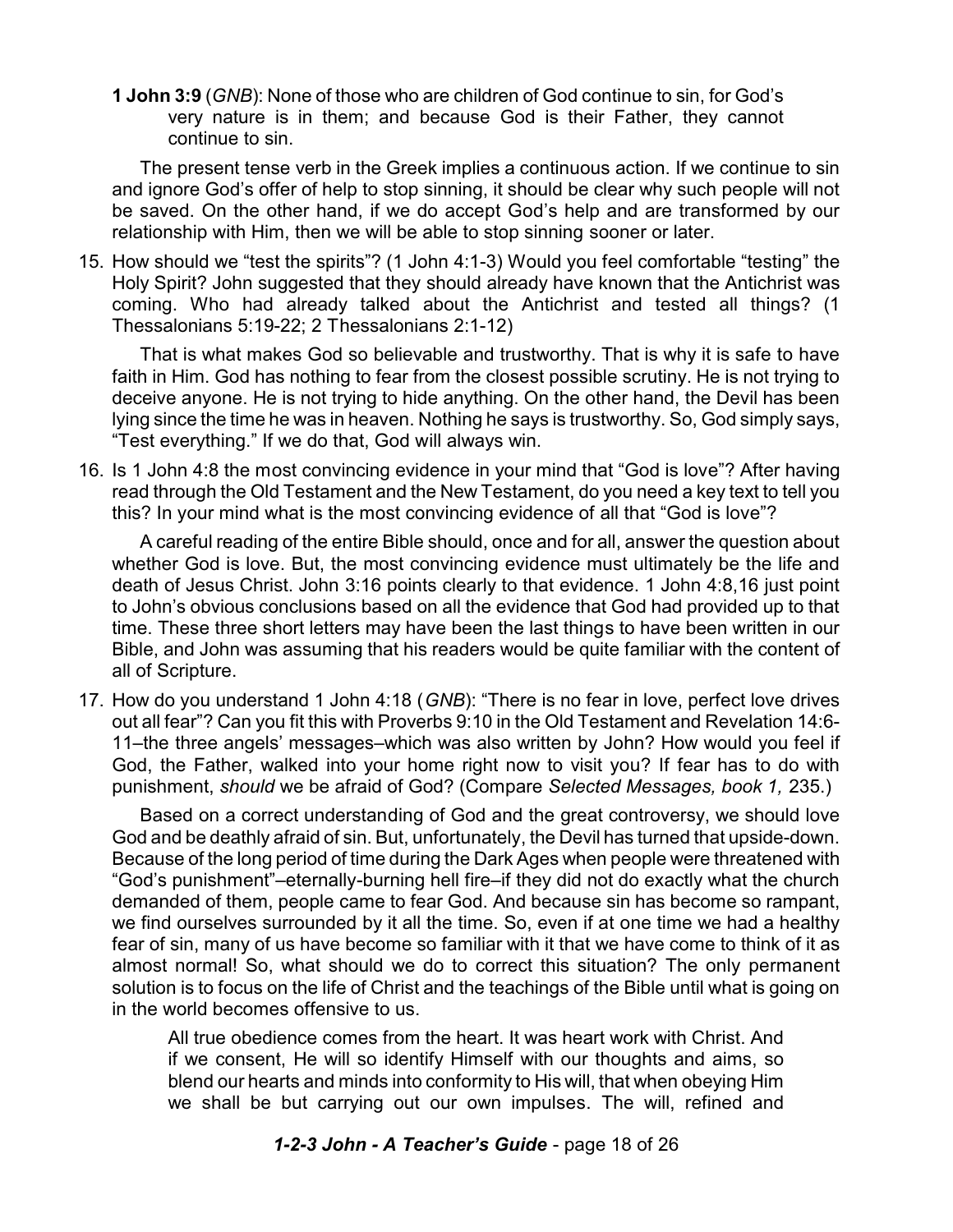sanctified, will find its highest delight in doing His service. **When we know God as it is our privilege to know Him, our life will be a life of continual obedience. Through an appreciation of the character of Christ, through communion with God, sin will become hateful to us.**—Ellen G. White, *The Desire of Ages* 668.3. [Bold type is added.]

18. Do you agree with the logic in 1 John 4:20 and 5:1? (Compare 1 John 3:14; 4:7-12.)

Does it seem logical to you that if you do not love your brothers and sisters, you cannot love God? Is this a denial of sibling rivalry? Do we have to love everyone that we have "seen" before we can love Someone whom we have "not seen"? Some people have come from very dysfunctional families. They may not have spoken to some of their family members for years. Does that mean it is impossible for them to love God? Ellen White stated plainly that to know God is to love Him.

The earth was dark through misapprehension of God. That the gloomy shadows might be lightened, that the world might be brought back to God, Satan's deceptive power was to be broken. This could not be done by force. The exercise of force is contrary to the principles of God's government; He desires only the service of love; and love cannot be commanded; it cannot be won by force or authority. Only by love is love awakened. *To know God is to love Him*; His character must be manifested in contrast to the character of Satan. This work only one Being in all the universe could do. Only He who knew the height and depth of the love of God could make it known. Upon the world's dark night the Sun of Righteousness must rise, "with healing in His wings." Malachi 4:2.—Ellen G. White, *The Desire of Ages* 22.1; *AG* 23.3; *RC* 23.3. [Bold type and italics are added.]

To know each of our family members may not lead us to love them! And what about our Christian brothers and sisters? Are they always lovable? Some would interpret this verse to mean that those who are members of God's family–begotten of God–will love God and love those who are members of God's family. Is that what is intended? John suggested in John 13:34-35 that Christians will stand out in the world because of their love for one another. Shouldn't that be our goal?

19. Have you ever felt that you would like to pray for a friend but could not because they had committed a "mortal" sin? (1 John 5:16) What kind of sin "leads to death"? (*NIV*) What kind of sin "does not lead to death"? (*NIV*) Did John give us a clear way to distinguish between the two types of sin? Compare Hebrews 6:4-6 and Hebrews 10:26. Is there a type of sin that even God cannot forgive and deal with? What makes a sin "unpardonable"? If prayer is "conversation with God as with a friend," shouldn't we talk to God about anything that concerns us?

In this passage John was discussing those who continue to sin and hold God up to public shame. This was discussed also in Hebrews 6:46; 10:26-29. The sin this is "unto death" is the sin that we are not willing to give up. It is the sin that we continue to commit. Remember that sin separates us from God, and God is the only Source of life. (Isaiah 59:2; Acts 17:28)

The Holy Spirit is the One who reaches out to us to help us and convince us of the truth. He works with the angels to pull together the people of God. If we refuse His help, God does not have any other agency through which to work with us. He works in the name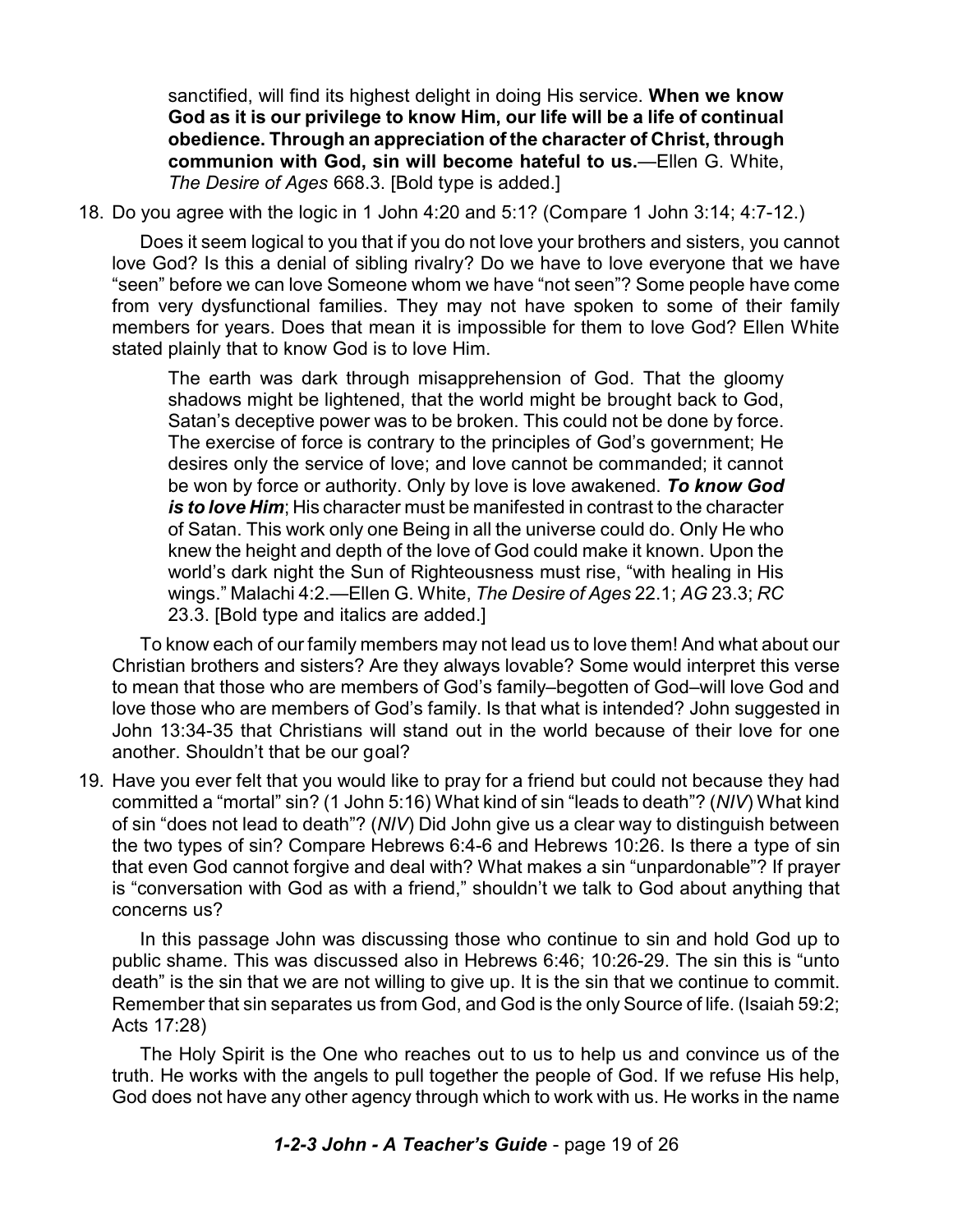of Jesus to accomplish all that God wants to do in us. (Acts 4:12) If we reject the Holy Spirit, what other means does God have to draw us? What would it mean to reject the Holy Spirit? How does a person do that? Can we be sure that we have not committed the "unpardonable sin"? If you are worried about committing the unpardonable sin, then you have not committed it! (Matthew 12:31-32)

20. Why do none of the modern versions include the last half of 1 John 5:7 (*KJV*)? This appears to be an excellent verse supporting the Trinity. Do the modern versions leave it out because the modern translators no longer believe in the Trinity?

See *Comma Johanneum:*

F. F. Bruce tells us that 1 John 5:7 first appears in the writings of the Priscillian, a Spanish Latin heretic (d. A.D. 385). Priscillian writes:

"As John says 'and there are three which give testimony on earth, the water, the flesh the blood, and these three are in one, and there are three which give testimony in heaven, the Father, the Word, and the Spirit, and these three are one in Christ Jesus.' " (*Liber Apologeticus*)—Everett, G. H. (2011). *The Epistle of 1 John. Study Notes on the Holy Scriptures* (34).

There is no evidence to suggest that the last half of 1 John 5:7 was in the original manuscript.

# *2 John*

James MacKnight notes that although five of the General Epistles (James, 2 Peter, 2&3 John, and Jude) were slow in being received into the New Testament canon by the early Church, it does not mean that they were viewed as forgeries; it rather showed that slow circulation of these epistles had not allowed them to be as quickly judged and proven authentic. This is because the New Testament church was extremely careful before accepting any book as canonical, and did in fact identify certain writings as forgeries. Westcott says, "As a general rule, quotations have a value positively, but not negatively: they may shew that a writing was received as authoritative, but it cannot fairly be argued from this fact alone that another which is not quoted was unknown or rejected as apocryphal."

Another reason that the epistles of James, 2 Peter, 2 John, 3 John, and Jude were not quickly recognized by the early Church was the brevity of these letters. This brevity gave them less attention during public readings, since they were not immediately recognized as circulatory letters. This circumstance accounts for their slow circulation and for them being omitted from some of the earliest translations of the Christian Scriptures and canons. Because of their slower circulation, they were much less referred to by the earliest church fathers, making it more difficult to establish their genuineness. However, apostolic authorship won their favor by the time the canon was officially closed.—Everett, G. H. (2011). *The Epistle of 2 John. Study Notes on the Holy Scriptures* (5).

21. Do you think the *elect lady* mentioned in 2 John 1 and 5 referred to a particular woman? Or, does she represent a whole church?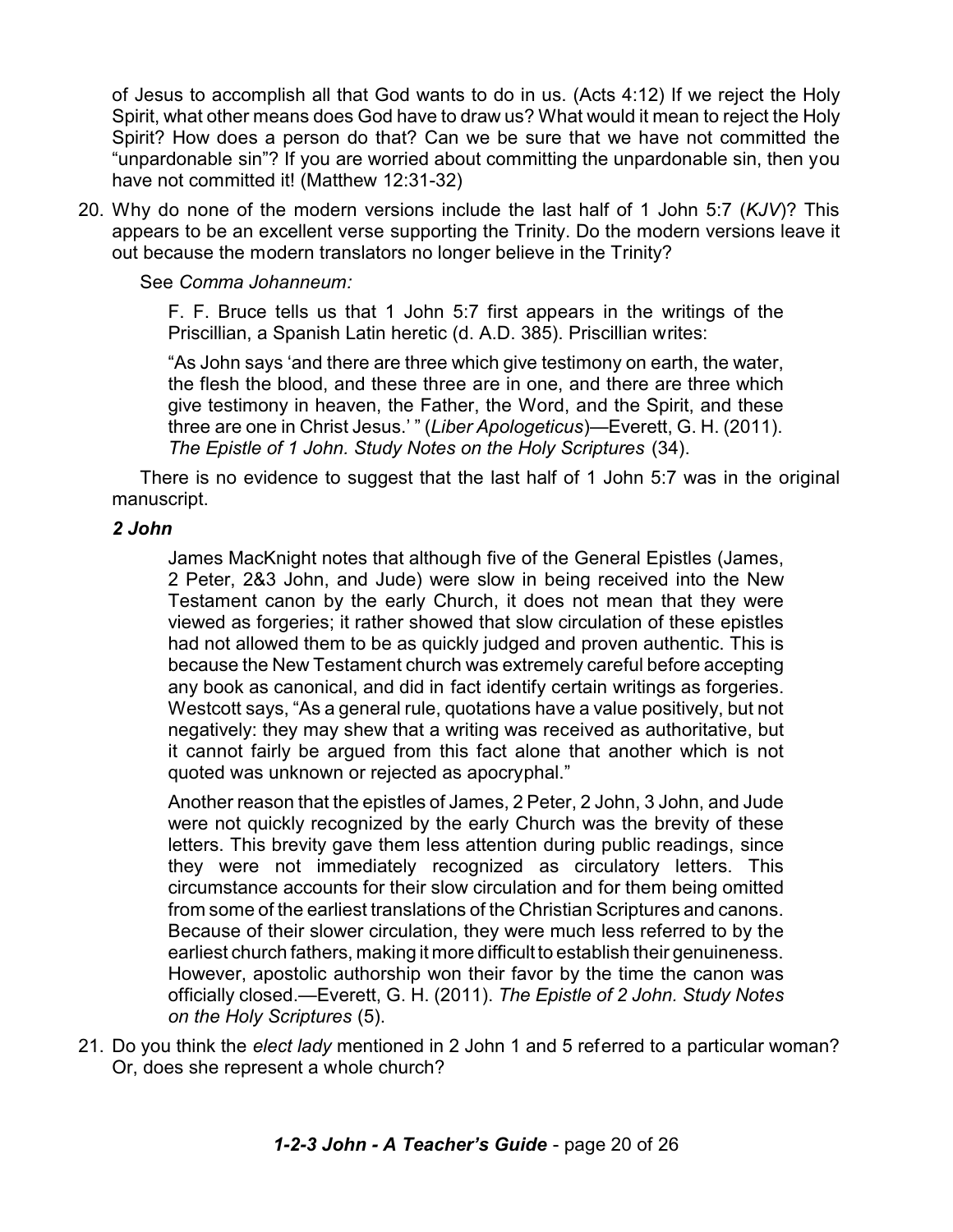Many scholars believe that *elect lady* was a code word for a church. But, whether or not it was a code word for a church, 2 John is a very short letter with only 245 Greek words; so, it was written on a single piece of papyrus–the shortest book in the Bible.

1:1 "The elder unto the elect lady and her children"—"The elder"—John the apostle uses this term partly out of respect for his old age, and perhaps out of respect for [his] position in the church as the last living apostle. Although this title was commonly given to the leaders of local churches, John uses it in humility and in love for those whom he oversees. He also uses this same title in his third epistle.

3 John 1:1, "The elder unto the wellbeloved Gaius, whom I love in the truth."

Note that Peter also uses this title in his first epistle.

1 Peter 5:1, "The elders which are among you I exhort, who am also an elder, and a witness of the sufferings of Christ, and also a partaker of the glory that shall be revealed:"

The fact that John does not use his title as apostle like Paul did so often may lie in the fact that John's office was not as challenged as Paul's office. John was clearly one of the twelve chosen apostles. In comparison, Paul had to earn and defend his authority as an apostle.

"The elect lady"—The Greek word for "lady" is *Kuria*, or "Cyria." John Gill points out that this Greek name "Cyria" would be translated "Dominia" with the Romans, or "Martha" with the Hebrews, since *EL* signifies "lord" in the Hebrew, with the proper name rendered (אתרמ), thus, "Martha."

Albert Barnes tells us that the ancient Syriac and Arabic translators understand the Greek phrase "the elect lady" (*eklektae kuria*) to be an individual, for both have retained the proper name Cyria in their text. Barnes goes on to say that there is evidence in other literature of this period of people who carried this name. Therefore, he renders this passage, "The presbyter unto the elect Cyria."

However, the Greek leaves off the definite article "the", and allows for the subject to become "an elect lady." I believe that the tone of this letter allows it to be for circulation among sister churches. He rejoices in the children walking in truth (verse 4). He addresses a warning in the plural, to all of you (verse 10). He desires to come and speak to them (in the plural) (verse 13).

Also, it is evident that John addresses in the plural his recipients throughout the entire epistle except in verse 5 (I beseech thee, lady … unto thee) and in 13 (the children of thy elect sister greet thee). Otherwise, John mostly addresses in the plural.

Finally, verse 13 sends a greeting from "thy elect sister," thus strongly implying a sister church.

"and her children"—This term could have been used literally or figuratively to mean church members. Note:

Galatians 4:19, "My little children, of whom I travail in birth again until Christ be formed in you,"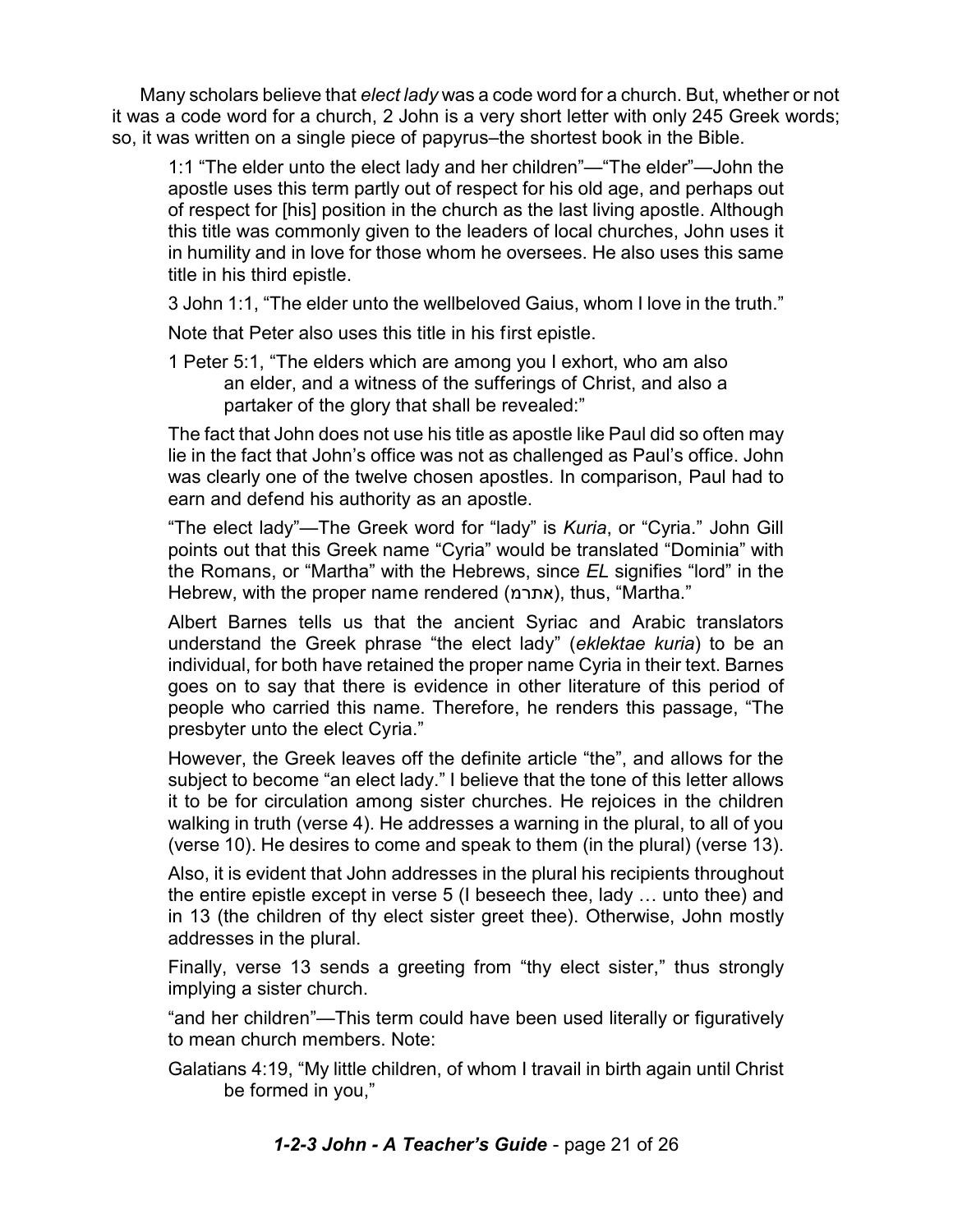- Galatians 4:25, "For this Agar is mount Sinai in Arabia, and answereth to Jerusalem which now is, and is in bondage with her children."
- 1 Timothy 1:2, "Unto Timothy, my own son in the faith: Grace, mercy, and peace, from God our Father and Jesus Christ our Lord."
- 1 John 2:1, "My little children, these things write I unto you, that ye sin not. And if any man sin, we have an advocate with the Father, Jesus Christ the righteous:"

John uses this term ten times in his first epistle to describe his recipients.—Everett, G. H. (2011). *The Epistle of 2 John. Study Notes on the Holy Scriptures* (25–26). [Brackets and content in brackets are added for clarification.]

- 22. Who are the deceivers referred to in 2 John 7? Compare 1 John 4:1-3; Matthew 24:23-24.
	- **2 John 7** (*GNB*): Many deceivers have gone out all over the world, people who do not acknowledge that Jesus Christ came as a human being. Such a person is a deceiver and the Enemy of Christ.
	- **1 John 4:1-3** (*GNB*): <sup>1</sup> My dear friends, do not believe all who claim to have the Spirit, but test them to find out if the spirit they have comes from God. For many false prophets have gone out everywhere. <sup>2</sup> This is how you will be able to know whether it is God's Spirit: anyone who acknowledges that Jesus Christ came as a human being has the Spirit who comes from God. <sup>3</sup> But anyone who denies this about Jesus does not have the Spirit from God. The spirit that he has is from the Enemy of Christ; you heard that it would come, and now it is here in the world already.
	- **Matthew 24:23-24** (*GNB*): <sup>23</sup> [Jesus said:] "Then, if anyone says to you, 'Look, here is the Messiah!' or 'There he is!'—do not believe it.  $^{24}$  For false Messiahs and false prophets will appear; they will perform great miracles and wonders in order to deceive even God's chosen people, if possible." [Content in brackets is added.]

The troublemakers are clearly identified later in the present verse: they are those who deny the full implications of the incarnation....The clause reads literally, "those not confessing Jesus Christ coming in flesh." The form of the Greek verb emphasizes the timelessness of the truth of the incarnation, in contrast with 1 John 4:2, where the historical fact is stressed.—Nichol, F. D. (Ed.). (1980). *The Seventh-day Adventist Bible Commentary* (Vol. 7, pp. 687–688). Review and Herald Publishing Association.

But it may well be that C. H. Dodd is right when he says that in a late Greek writer like John, who did not know Greek as the great classical knew it, we cannot lay all this stress on tense; and that we are better to take it that he means the same as he meant in 1 John 4:2. That is, these deceivers are denying the reality of the incarnation and therefore denying that God can fully enter into the life of man.

It is intensely significant to note how the great thinkers held on with both hands to the reality of the incarnation. In the second century, again and again Ignatius insists that Jesus was *truly* born, that he *truly* become man,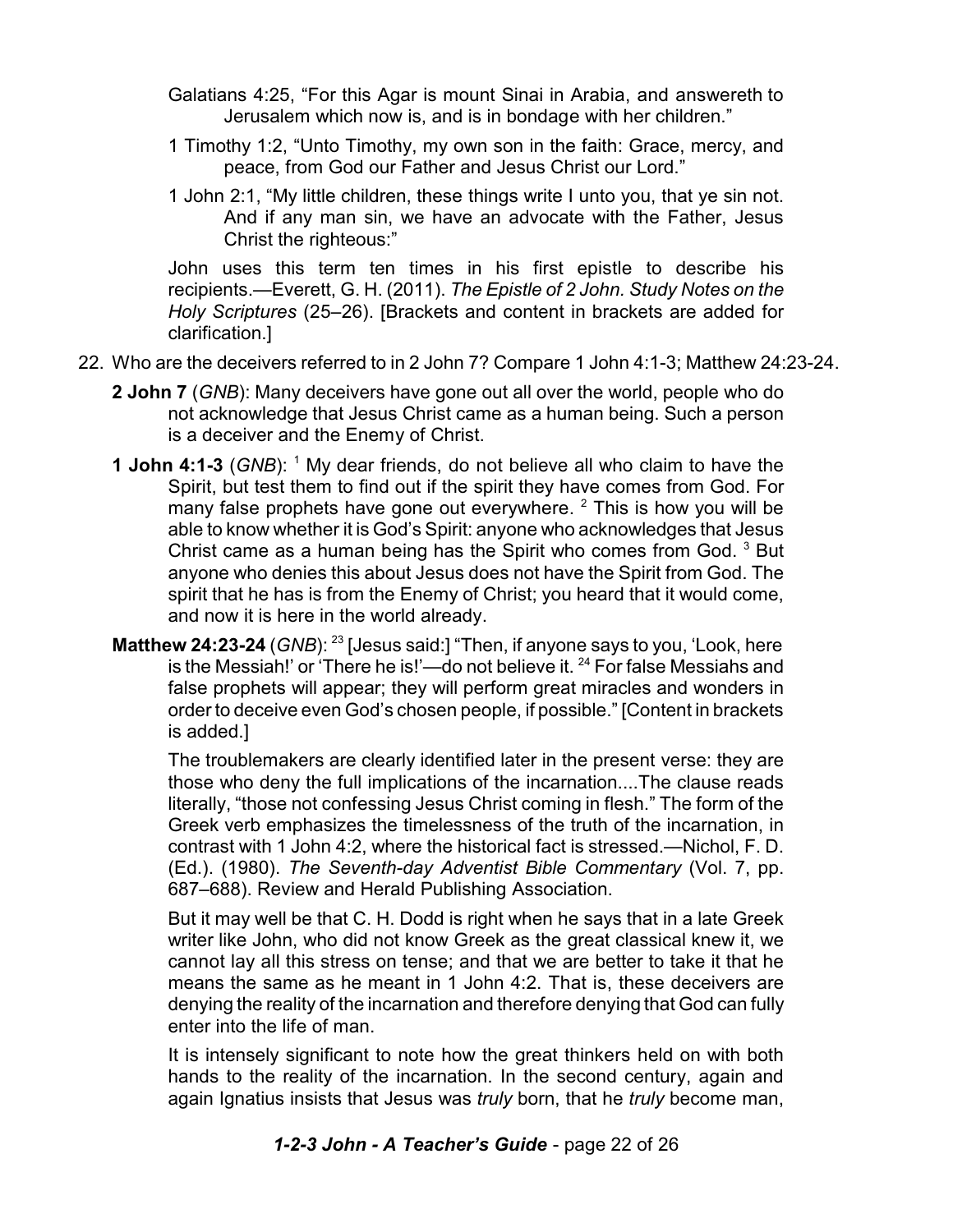that he *truly* suffered and that he *truly* died. Vincent Taylor, in his book on The Person of Christ, reminds us of two great statements of the incarnation. Martin Luther said of Jesus: "He ate, drank, slept, waked; was weary, sorrowful, rejoicing; he wept and he laughed; he knew hunger and thirst and sweat; he talked, he toiled, he prayed … so that there was no difference between him and other men, save only this, that he was God, and had no sin." Emil Brunner cites that passage, and then goes on to say, "The Son of God in whom we are able to believe must be such a One that it is possible to mistake him for any ordinary man."

If God could enter life only as a disembodied phantom, the body stands for ever despised; then there can be no real communion between the divine and the human; then there can be real salvation. He had to become what we are to make us what he is.—Barclay, W. (Ed.). (1976). *The Letters of John and Jude* (pp. 142-143). Philadelphia, PA: The Westminster John Knox Press.

John was making a strong statement against the heresy known as docetism, a form of gnosticism which was gaining ground in the early Christian church.

23. How could John who spoke of laying down one's life for the brethren (1 John 3:16) say what is recorded in 2 John 10-11 (*GNB*)?

> So then, if some come to you who do not bring this teaching, do not welcome them in your homes; do not even say, "Peace be with you." For anyone who wishes them peace becomes their partner in the evil things they do.

Does this remind you of Paul's statements in Galatians 1:6-10?

- **1 John 3:16** (*GNB*): This is how we know what love is: Christ gave his life for us. We too, then, ought to give our lives for our brothers and sisters!
- **2 John 10-11** (*GNB*): <sup>10</sup> So then, if someone comes to you who does not bring this teaching, do not welcome him or her in your homes; do not even say, "Peace be with you." <sup>11</sup>For anyone who wishes them peace becomes their partner in the evil things they do.
- Galatians 1:6-10 (GNB): <sup>6</sup> I am surprised at you! In no time at all you are deserting the one who called you by the grace of Christ, and are accepting another gospel.  $<sup>7</sup>$  Actually, there is no "other gospel", but I say this because there are</sup> some people who are upsetting you and trying to change the gospel of Christ. <sup>8</sup> But even if we or an angel from heaven should preach to you a gospel that is different from the one we preached to you, may he be condemned to hell! <sup>9</sup> We have said it before, and now I say it again: if anyone preaches to you a gospel that is different from the one you accepted, may he be condemned to hell!

 $10$  Does this sound as if I am trying to win human approval? No indeed! What I want is God's approval! Am I trying to be popular with people? If I were still trying to do so, I would not be a servant of Christ.

Note this comment: This apparently inhospitable counsel applies only in the case of a "deceiver" and "antichrist" (v. 7), and has no direct bearing on the hospitality that Christians should cheerfully show to needy friends and strangers (see Matt. 25:35; Heb. 13:2). There would be no point in receiving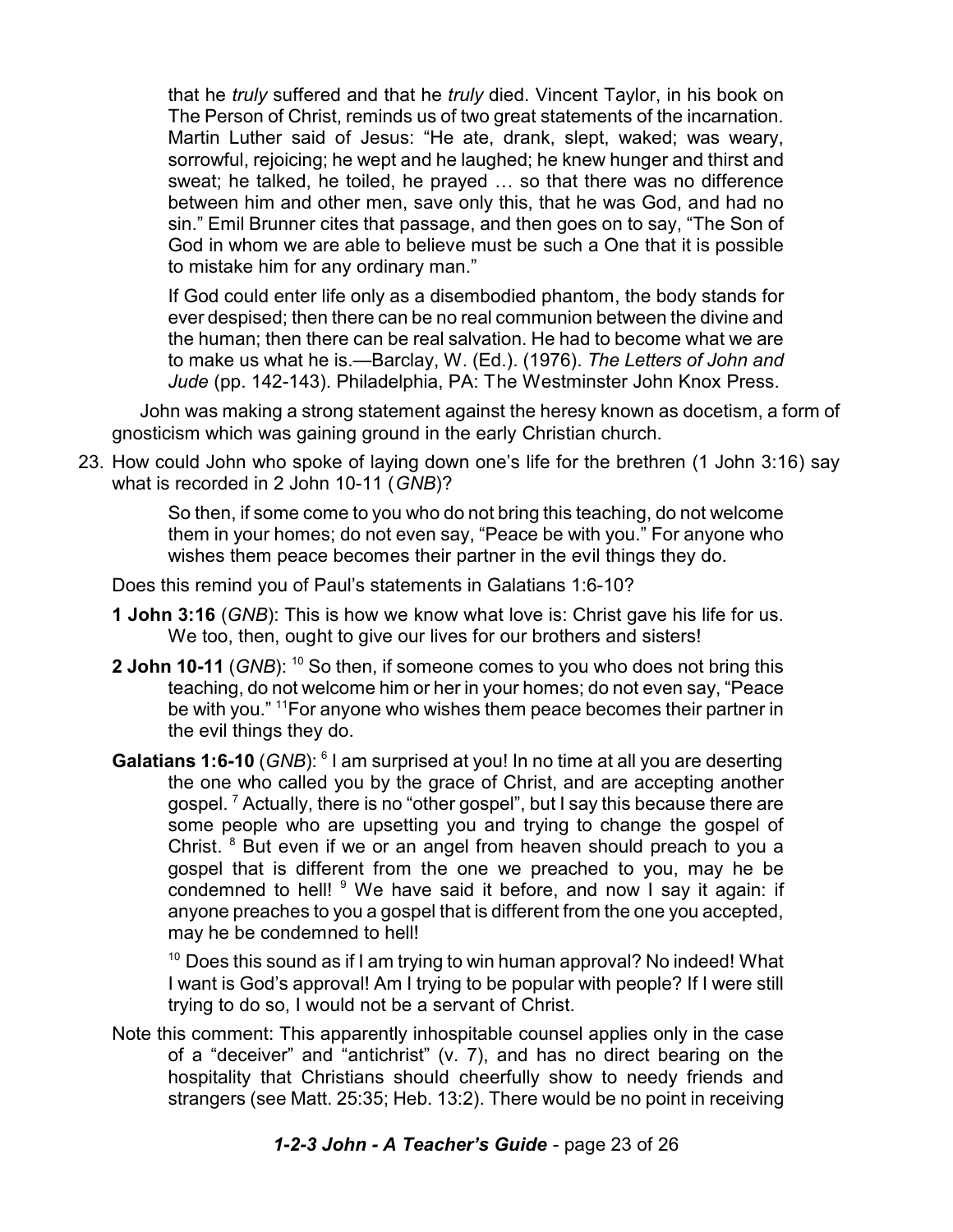a visitor who was determined to deceive the church of God....It is not possible for a Christian to "rejoice" or to wish God's blessing on a "deceiver." He may pray for him, that he may see the error of his ways and turn to embrace the full gospel of Christ, but Christian fellowship is not possible between the believer and the false teacher (cf. 1 Cor. 5:9-13).—Nichol, F. D. (Ed.). (1980). *The Seventh-day Adventist Bible Commentary* (Vol. 7, p. 689). Review and Herald Publishing Association.

HERE we see very clearly the danger which John saw in these false teachers. They are to be given no hospitality; and the refusal of hospitality would be the most effective way of stopping their work. John goes further; they are not even to be given a greeting on the street. This would be to indicate that to some extent you had sympathy with them. It must be made quite clear to the world that the church has no tolerance for those whose teaching destroys the faith. This passage may seen on the face of it to run counter to Christian love; but C. H. Dodd had certain very wise things to say about it.

It is by no means without parallel. When the saintly Polycarp met the heretic Marcion, Marcion said: "Do you recognize me?" "I recognize Satan's first-born," answered Polycarp. It was John himself who fled from the public baths when Cerinthus, the heretic, entered them. "Let us hurry away lest the building collapse on us," he said, "because Cerinthus. the enemy of truth, is here."—Barclay, W. (Ed.). (1976). *The Letters of John and Jude* (p. 144). Philadelphia, PA: The Westminster John Knox Press.

Both John and Paul were making a very clear distinction between those who were faithful to the gospel message and those who were trying to pollute or dilute that message.

### **3 John:**

It is most likely that the General Epistles were written during the time when the early Church experienced its first large-scale persecutions at the hands of the Roman Emperors Nero (A.D. 54–68) and Domitian (A.D. 81–96). It was this season of persecutions that occasioned the need to write and encourage these early believers to hold fast to their faith in Christ, even at the cost of their lives.

Both internal and external evidence suggests that John wrote all three epistles during his later years while overseeing the churches in Asia Minor. He most like lived in Ephesus when he wrote His Gospel and three epistles. Eusebius (A.D. 260 to 340) tells us that after John returned from the Island of Patmos he went on missionary journeys to set in order the nearby churches of Asia Minor.

"Listen to a tale, which is not a mere tale, but a narrative concerning John the apostle, which has been handed down and treasured up in memory. For when, after the tyrant's death, he returned from the isle of Patmos to Ephesus, he went away upon their invitation to the neighboring territories of the Gentiles, to appoint bishops in some places, in other places to set in order whole churches, elsewhere to choose to the ministry some one of those that were pointed out by the Spirit." (Ecclesiastical History 3.23.5)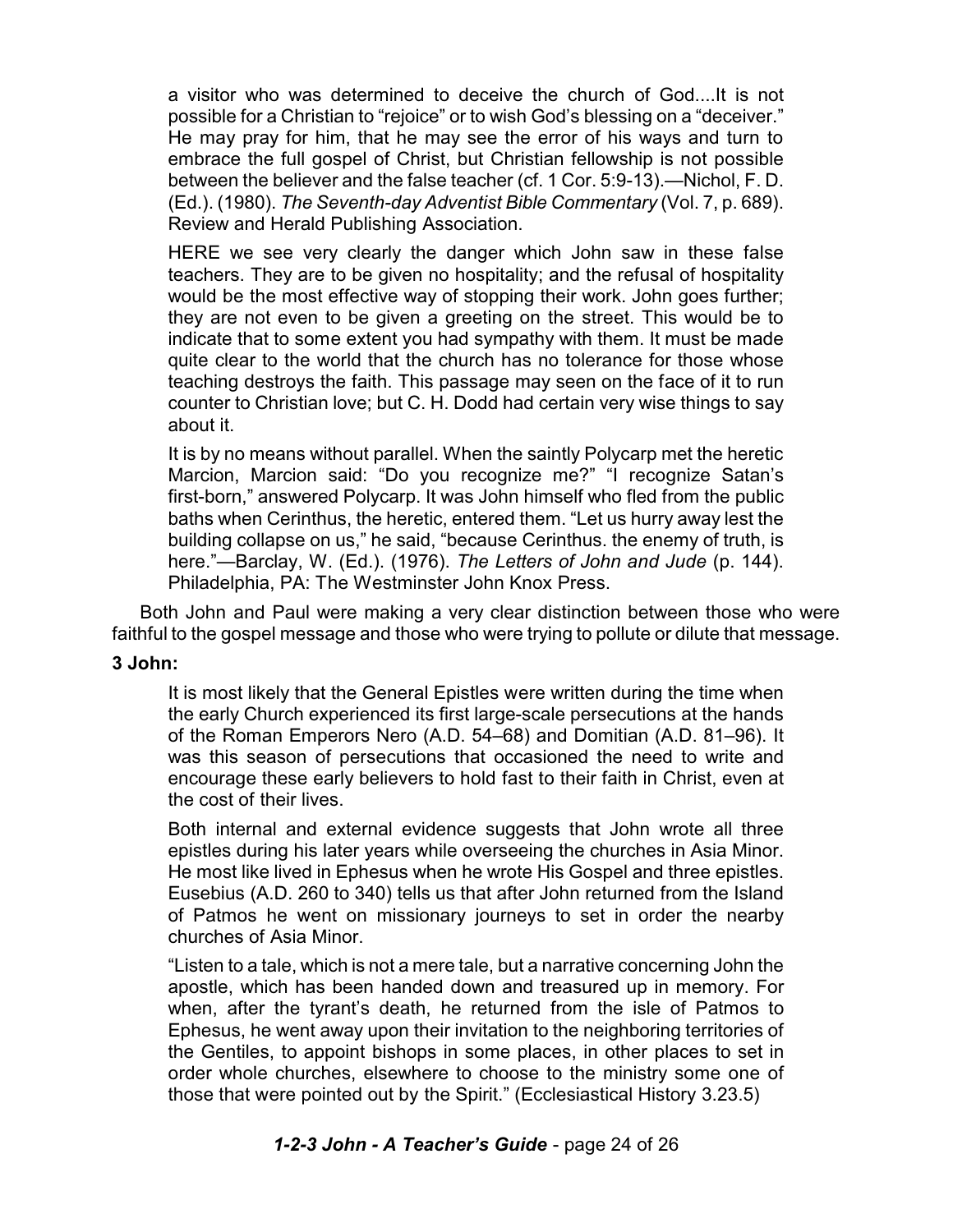It is possible that John wrote the second and third epistles in preparation for these missionary journeys, as evidenced in the following verses.

 2 John 1:12, "Having many things to write unto you, I would not write with paper and ink: but I trust to come unto you, and speak face to face, that our joy may be full."

3 John 1:10, "Wherefore, if I come, I will remember his deeds which he doeth, prating against us with malicious words: and not content therewith, neither doth he himself receive the brethren, and forbiddeth them that would, and casteth them out of the church."

3 John 1:14, "But I trust I shall shortly see thee, and we shall speak face to face. Peace be to thee. Our friends salute thee. Greet the friends by name."

Therefore, it is likely that John wrote these two epistles at the same period of time, and after he wrote his Revelation. They would have most likely been written in Ephesus in the later part of the first century.—Everett, G. H. (2011). The Epistle of 3 John (p. 12).

- 24. Do 2 John 12 and 3 John 13 suggest that John had to do his own writing rather than using a secretary?
	- **2 John 12** (*GNB*): I have so much to tell you, but I would rather not do it with paper and ink; instead, I hope to visit you and talk with you personally, so that we shall be completely happy.
	- **3 John 13** (*GNB*): I have so much to tell you, but I do not want to do it with pen and ink.

In this letter the apostle has dealt only with the most urgent matter, to warn his readers about the danger of false teachers. Many other topics call for attention, but they can best be dealt with more clearly and expeditiously by word of mouth. John appears to be his own secretary.—Nichol, F. D. (Ed.). (1980). *The Seventh-day Adventist Bible Commentary* (Vol. 7, p. 689). Review and Herald Publishing Association.

That is, when John began to write the epistle he planned to discuss many matters, but contemplation of the grave situation in connection with the work of Diotrephes leads him to plan an early visit to the troubled church.—Nichol, F. D. (Ed.). (1980). *The Seventh-day Adventist Bible Commentary* (Vol. 7, p. 698). Review and Herald Publishing Association.

The best way to destroy our enemies, as Abraham Lincoln said, is to make them our friends. We can never compromise with mistaken teachers but we are never free from the obligation of seeking to lead them into the truth....John was wise and he knew that letters can often only bedevil a situation and that five minutes heart to heart talk can do what a whole file of letters is powerless to achieve. In many a church and in many a personal relationship, letters have merely succeeded in exacerbating a situation; for the most carefully written letter can be misinterpreted, when a little speech together might have mended matters. Cromwell never understood John Fox, the Quaker, and much disliked him. Then he met him, and after he had spoken to him, he said, "If you and I had but an hour together, we would be better friends than we are." Church courts and Christian people would do well to make a resolution never to write when they could speak.—Barclay, W.